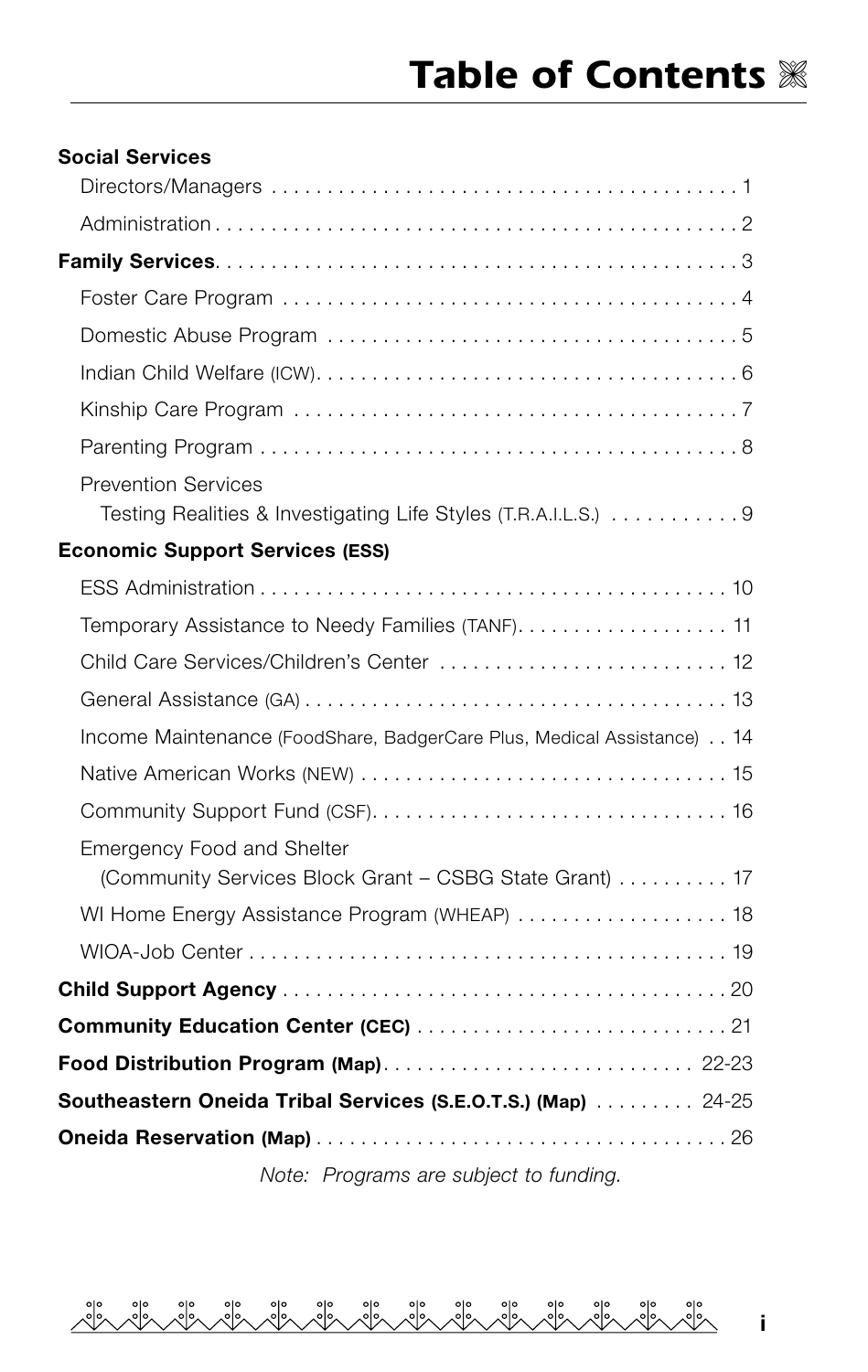#### Mailing Address for all Services

#### Oneida Nation

Social Services Family Services Foster Care Program Domestic Abuse Program Indian Child Welfare (ICW) Kinship Care Program Parenting Program Prevention Services Testing Realities & Investigating Life Styles (T.R.A.I.L.S) Economic Support Services (ESS) ESS Administration Temporary Assistance to Needy Families (TANF) Child Care Services/Childern's Center General Assistance (GA) Income Maintenance (FoodShare, BadgerCare Plus) Native American Works (NEW) Community Support Fund (CSF) Emergency Food and Shelter (Community Services Block Grant-CSBG State Grant) WI Home Energy Assistance Program (WHEAP) Job Center WIOA Child Support Agency Food Distribution Program Southeastern Oneida Tribal Services (S.E.O.T.S)

> **P.O Box 365 Oneida, WI 54155**

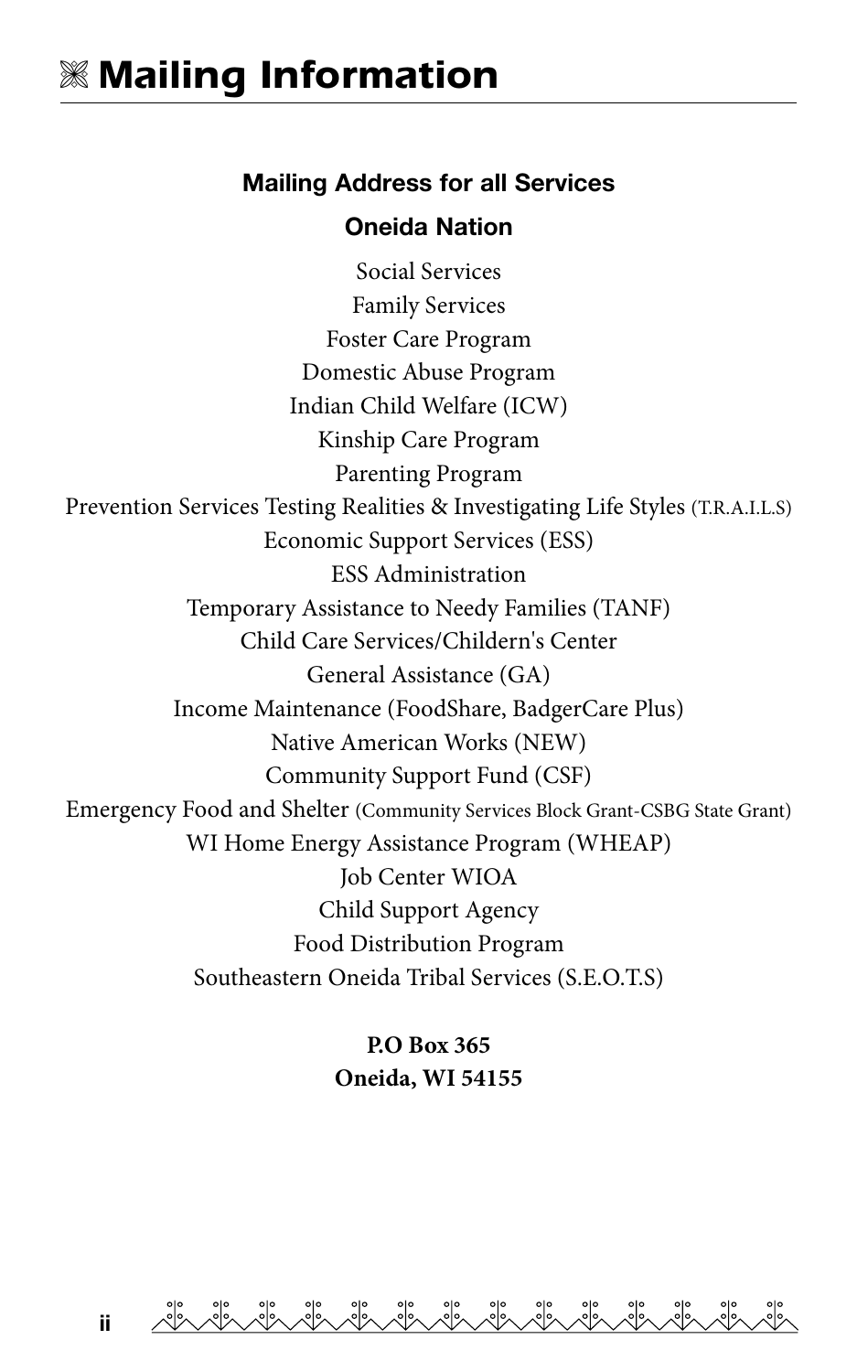#### Directors/Managers

Tina Jorgensen Governmental Services Division Director

> Jennifer S. Berg-Hargrove Family Services

> > Delia M. Smith Economic Support

Trina B. Schuyler Child Support Agency

Elijah G. Metoxen Aging & Disability

Marilyn J. King Food Distribution

Trisha Patton Southeastern Oneida Tribal Services (SEOTS)

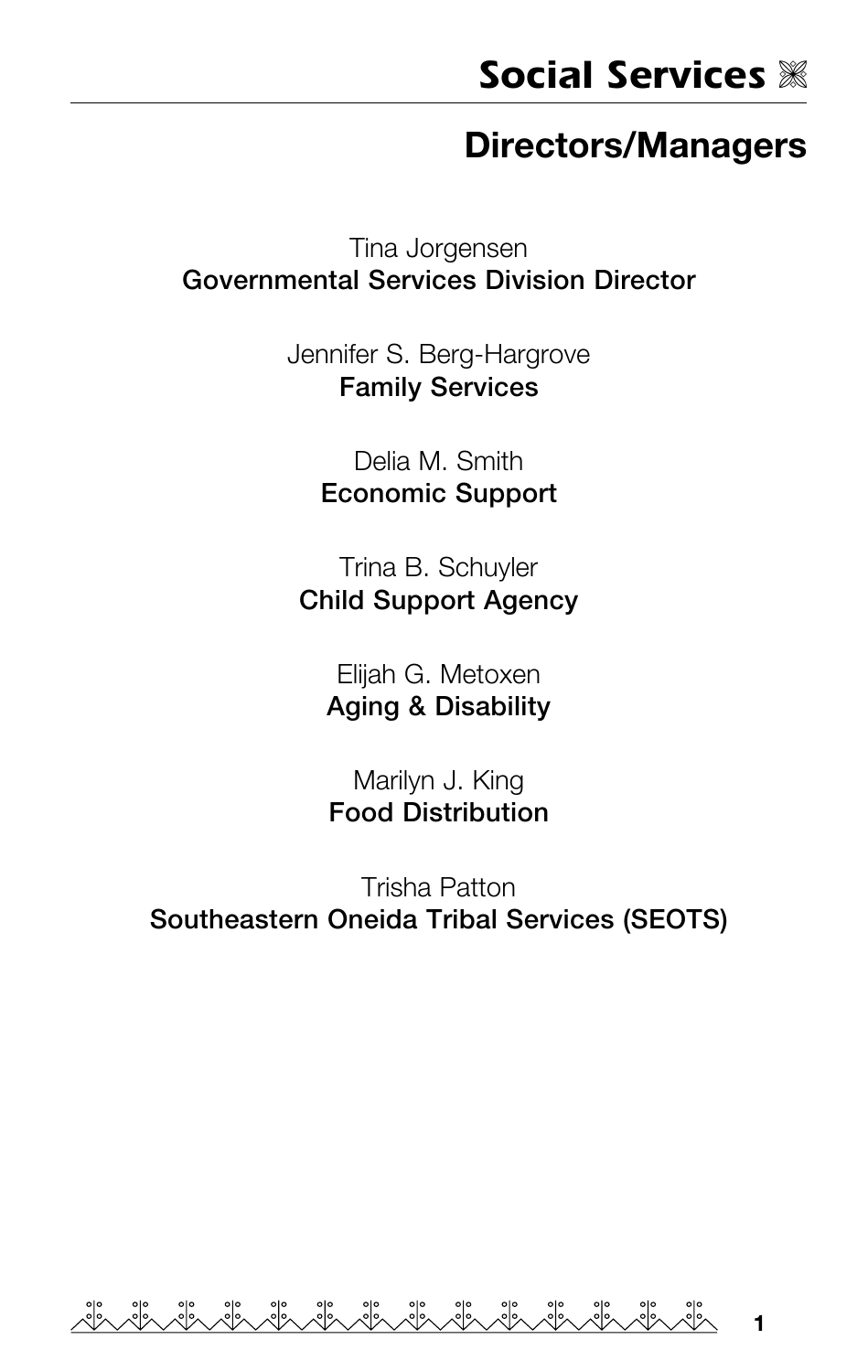# **Ka nikuhli·yó Family Center**

#### Administration

#### Oneida Nation Social Services Building

2640 West Point Road Green Bay WI 54304

(920) 490-3700 1-888-490-2457 Fax: (920) 490-3799

| Contact: | Governmental Services Division Director |
|----------|-----------------------------------------|
|          | <b>Executive Assistant</b>              |
|          | <b>Administrative Assistant</b>         |

Hours: Monday-Friday: 8:00 am-4:30 pm

A copy of the Standard Operating Procedure for each of the services in this document, can be provided by contacting the department.

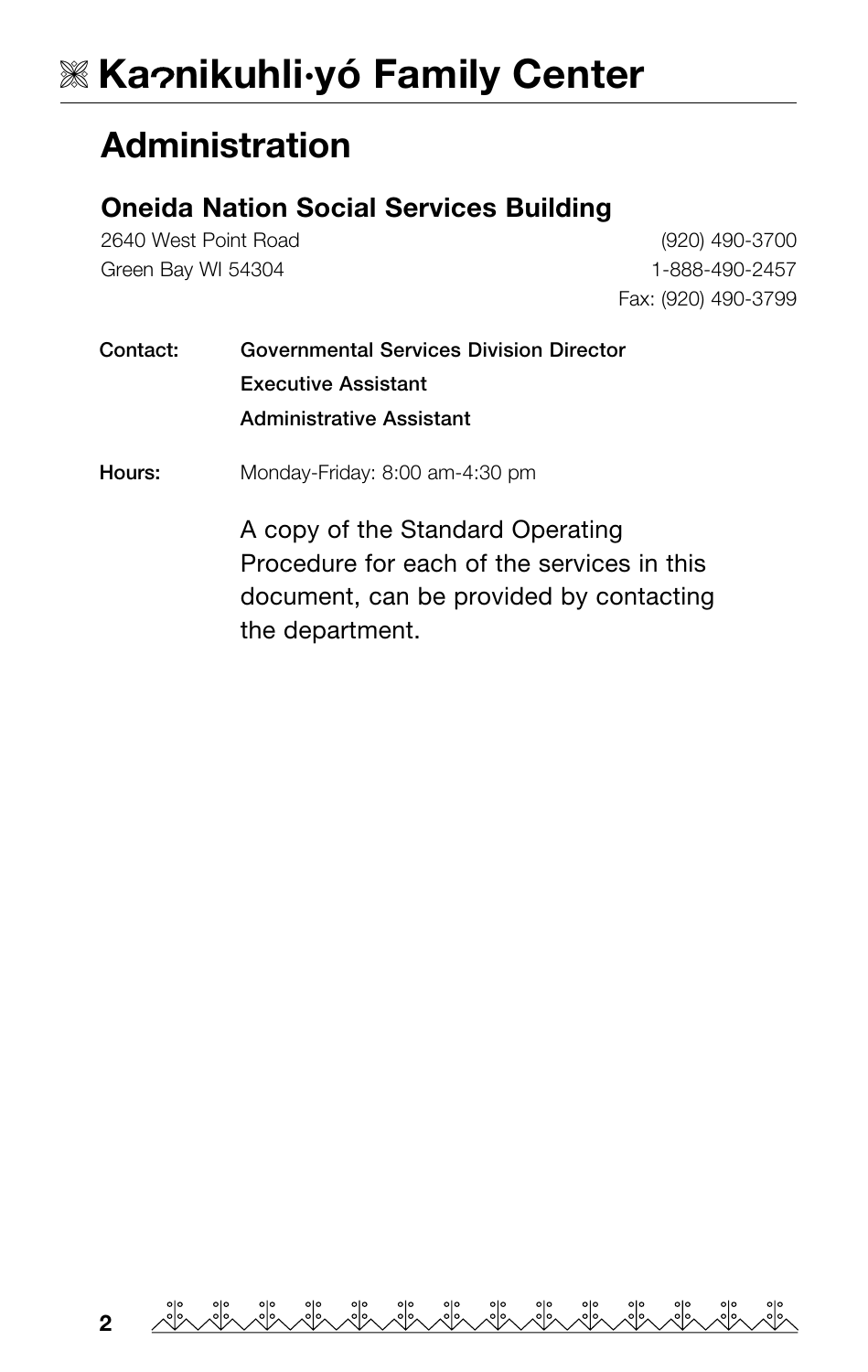#### Family Center

(920) 490-3700 1-888-490-2457 Fax: (920) 490-3820

3

| Contact:  | <b>Department Director</b><br><b>Office Manager</b>                                                                                                                                                                                                                                                  |
|-----------|------------------------------------------------------------------------------------------------------------------------------------------------------------------------------------------------------------------------------------------------------------------------------------------------------|
| Mission:  | To provide those services necessary to meet the spiritual,<br>emotional, physical, and intellectual well-being needs of the<br>children, youth and families within the Oneida community in a<br>manner that strengthens, empowers and is respectful to each<br>ones character and cultural interest. |
| Services: | Domestic Abuse Program<br><b>Foster Care Program</b><br>Indian Child Welfare (I.C.W.)<br><b>Kinship Care</b><br><b>Parenting Program</b>                                                                                                                                                             |
|           | Prevention Services (T.R.A.I.L.S.)                                                                                                                                                                                                                                                                   |
| Hours:    | Monday-Friday: 8:00 am-4:30 pm                                                                                                                                                                                                                                                                       |
| Website:  | https://oneida-nsn.gov/resources/child-family-services/                                                                                                                                                                                                                                              |

**TwahwahtsiLay** All of us are Family22 in 12 ್ಸಿಂ 22 22 22 22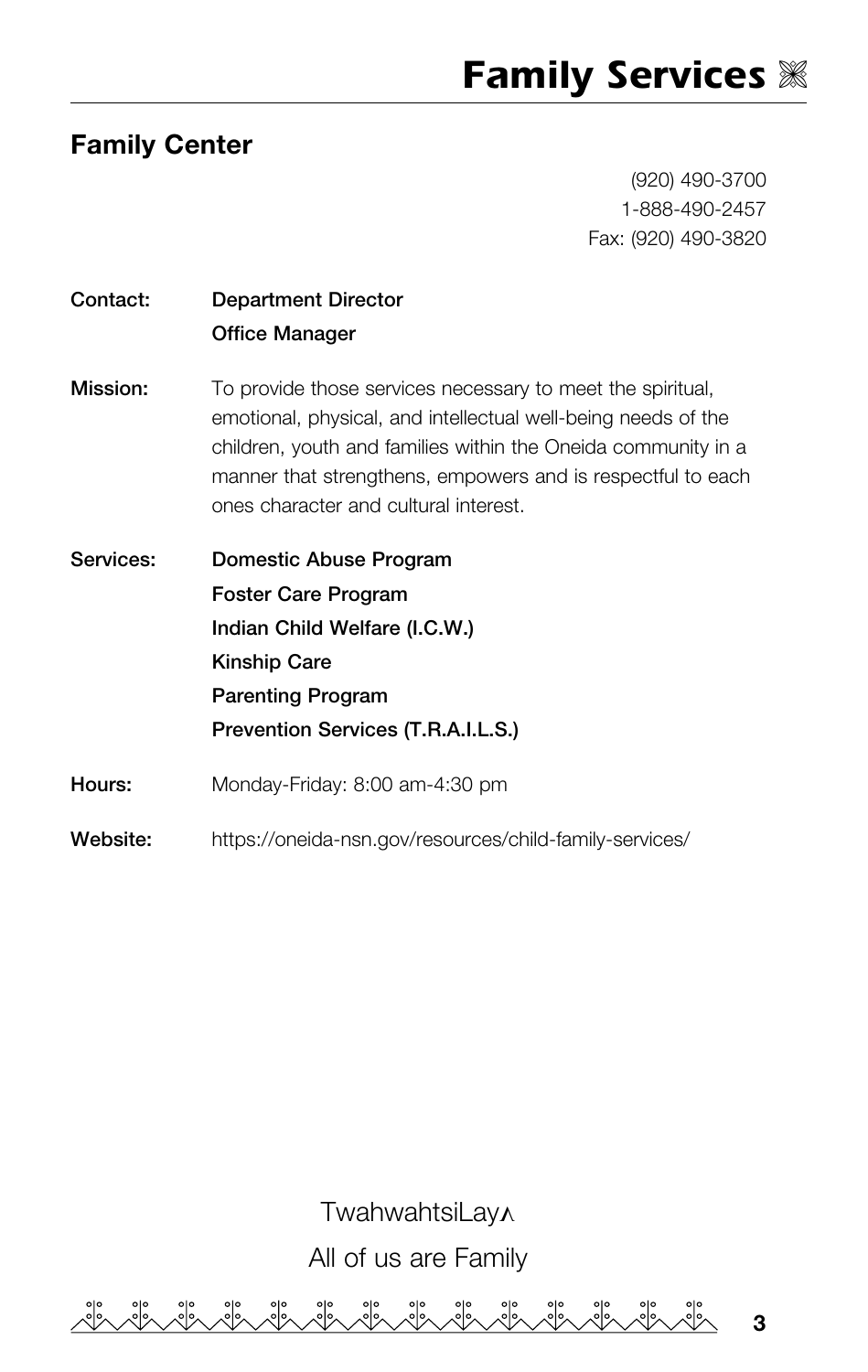## V **Family Services**

### Foster Care Program

A state licensed, tribal run Child Placing Agency developed to facilitate out of home care for Oneida Children.

| Contact:                                      | <b>Child Placement Coordinators</b>                                                                                                                                                                                                                      |
|-----------------------------------------------|----------------------------------------------------------------------------------------------------------------------------------------------------------------------------------------------------------------------------------------------------------|
| <b>Mission</b><br>Statement:                  | To recruit, license, train and support the Oneida foster homes<br>and the Oneida children they care for.                                                                                                                                                 |
| Services:                                     | Assist with the application and licensing process<br>Foster Care training/ongoing training<br><b>Foster Care Coordinator visits</b><br><b>On-going Support Team</b><br><b>Provide Support Services</b><br><b>Respite Care</b><br><b>Resource Library</b> |
| Eligibility:                                  | Native American families, married or single, with or without<br>children, grandparents, other extended family.                                                                                                                                           |
| to Obtain a<br><b>Foster Care</b><br>License: | <b>Requirements</b> Pass a background check<br>Valid insurance<br>Be in good physical health<br>Handle stress and manage self-care well<br>Be financially stable                                                                                         |
| Website:                                      | https://oneida-nsn.gov/dl-file.php?file=2016/02/Oneida-Nation-<br>Foster-Care-Program.pdf                                                                                                                                                                |

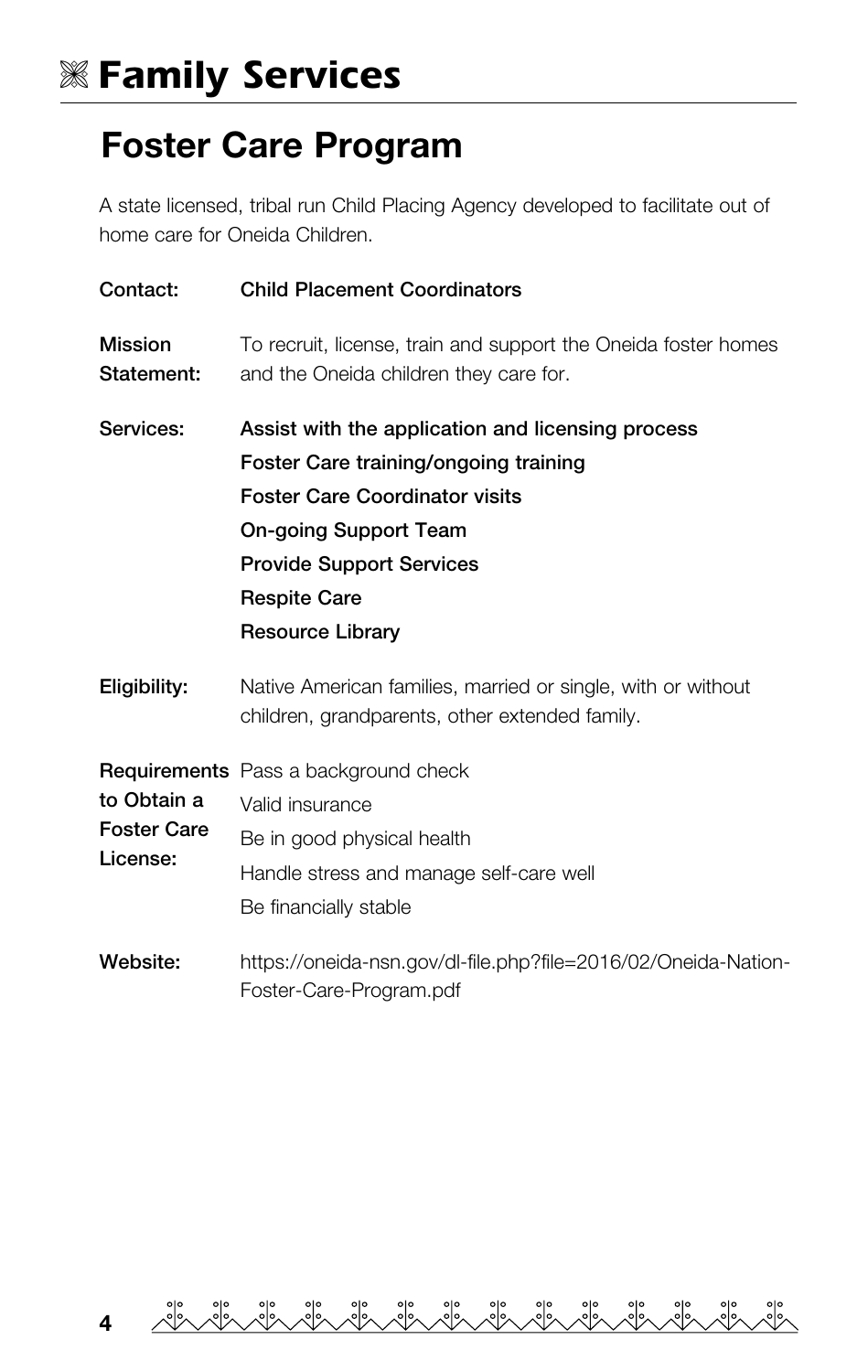### Domestic Abuse Program

Program to help those living with and experiencing abuse, to seek help & safety while healing within the family. Knowledgeable staff will educate on the different forms of abuse including: Financial, Physical, Sexual, Spiritual, Emotional.

Warning Signs: Jealousy, possessiveness, isolation, checks cell phone.

Crisis Center After Hours: Brown County (920) 436-8888 or Outagamie County (920) 832-4646

Contact: Healthy Relationship Educator/ Advocate Women's Advocates (Domestic Abuse) (Sexual Assault) Lay Advocate Child/Teen Female Advocate Youth/Young Adult Advocate (LGBTQ) Services: Advocating/Mentoring Youth 1 on 1 Support Group Facilitation – Adult/Youth (Support & Education) Referral Assistance – Resources Goal Setting/Empowerment Coordinating Community Response Meetings (CCR) Personal Development/Spiritual Guidance Healthy Relationships Leadership Development Support Services Safety planning

**Eligibility:** Personal or family history of domestic violence. Open to all Native American families.

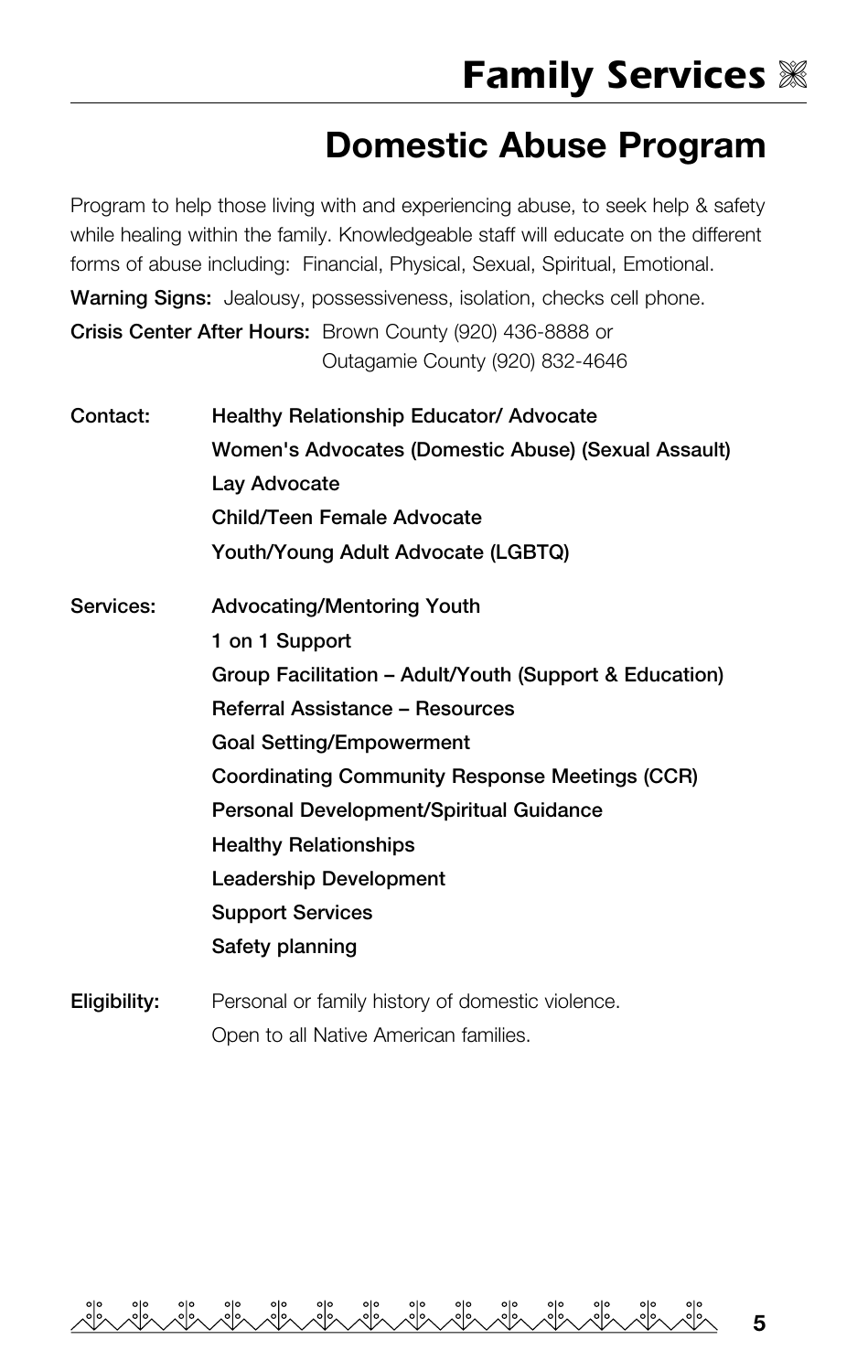## V **Family Services**

### Indian Child Welfare (ICW)

| Contact:     | <b>Director</b>                                                                                                                                                                                                                                                                                     |
|--------------|-----------------------------------------------------------------------------------------------------------------------------------------------------------------------------------------------------------------------------------------------------------------------------------------------------|
|              | <b>Family Services Supervisors</b>                                                                                                                                                                                                                                                                  |
|              | <b>Case Managers/Social Worker</b>                                                                                                                                                                                                                                                                  |
| Services:    | <b>Provide</b> Case Management Services for eligible Child Protective<br>Services cases<br><b>Ensure</b> the Wisconsin Indian Child Welfare (WICWA) and the federal                                                                                                                                 |
|              | Indian Child Welfare act is adhered to for eligible cases                                                                                                                                                                                                                                           |
|              | <b>Assess and Monitor for safety of children</b>                                                                                                                                                                                                                                                    |
|              | <b>Participate</b> in and/or monitor child abuse and neglect assessments.                                                                                                                                                                                                                           |
|              | Arrange and Supervise out-of home placements                                                                                                                                                                                                                                                        |
|              | <b>Attend</b> court hearings and represent the decision of the Oneida Nation<br>in child protection hearings                                                                                                                                                                                        |
|              | <b>Coordinate</b> services with county agencies                                                                                                                                                                                                                                                     |
|              | Assist with family interaction such as visits between parent and child<br>when appropriate                                                                                                                                                                                                          |
|              | <b>Provide</b> assistance and support to families                                                                                                                                                                                                                                                   |
|              | <b>Home Visits</b>                                                                                                                                                                                                                                                                                  |
|              | <b>Link Individuals</b> to other services as needed                                                                                                                                                                                                                                                 |
|              | <b>Network</b> with county and private sector agencies                                                                                                                                                                                                                                              |
| Eligibility: | ICW services are available to families who are involved in<br>state Child Protective Services or state child custody<br>proceeding and whose child(ren) are eligible or enrolled<br>with the Oneida Nation. Applicable state child custody<br>proceedings for the purposes of WICWA / ICWA include: |
|              | . Proceedings resulting in a child's placement in out-of home care<br>• Proceedings resulting in a child in an adoptive placement<br>• Proceedings regarding the termination of parental rights<br>• Proceedings regarding private adoptions / private guardianships                                |

• Juveniles in need of protection or services for truancy, uncontrollable, runaways, or school dropouts

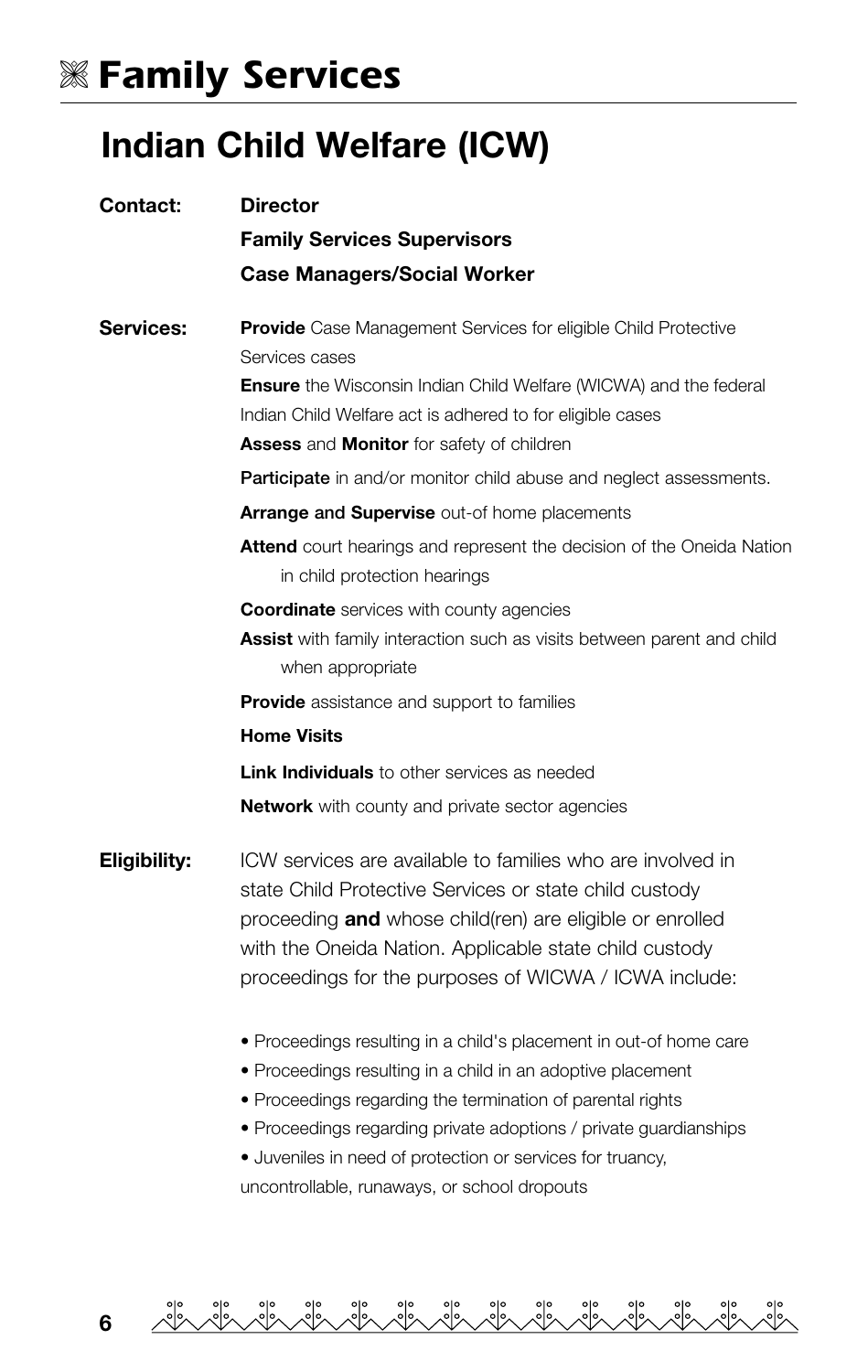## Kinship Care Program

| Contact:     | <b>Director</b><br><b>Family Services Supervisors</b><br><b>Child Placement Coordinator</b>                                                                                                                                                                                                                                                                                                                                                                                                                                                                                                       |
|--------------|---------------------------------------------------------------------------------------------------------------------------------------------------------------------------------------------------------------------------------------------------------------------------------------------------------------------------------------------------------------------------------------------------------------------------------------------------------------------------------------------------------------------------------------------------------------------------------------------------|
| Services:    | Tribal Court Ordered Kinship: Helps a family support a child<br>in the home of a relative when the child has been placed with<br>the relative caregiver by a court order under OC 708 Tribal law<br><b>Voluntary Kinship:</b> Helps a family support a child in the home<br>of a relative when the family has made informal arrangements<br>(without a court order). This may also include tribal court<br>ordered custodianships.                                                                                                                                                                |
| Eligibility: | • The relative caregiver must meet the definition of relative as<br>defined in Wisconsin Chapter 58 (see below)<br>. The relative caregiver or the child must be enrolled with the<br>Oneida Nation and reside in Brown or Outagamie county<br>• The relative caregiver and all other adult household<br>members must complete a criminal background check<br>• The relative caregiver must cooperate with Family Services<br>• The relative caregiver must cooperate with the referral of the<br>parents to child support<br>•Living arrangements and eligibility is reviewed every 12<br>months |
|              | "Relative" means an adult that is the child's step-parent,<br>brother, sister, brother-in-law, sister-in-law, first cousin, 2nd<br>cousin, nephew, niece, uncle, aunt, step-uncle, step-aunt, or<br>any person of a preceding generation as denoted by the prefix<br>of grand, great, or great-great, whether by blood, marriage, or<br>legal adoption, or the spouse of any person named in the sub-<br>section, even if the marriage is terminated by death or divorce                                                                                                                          |

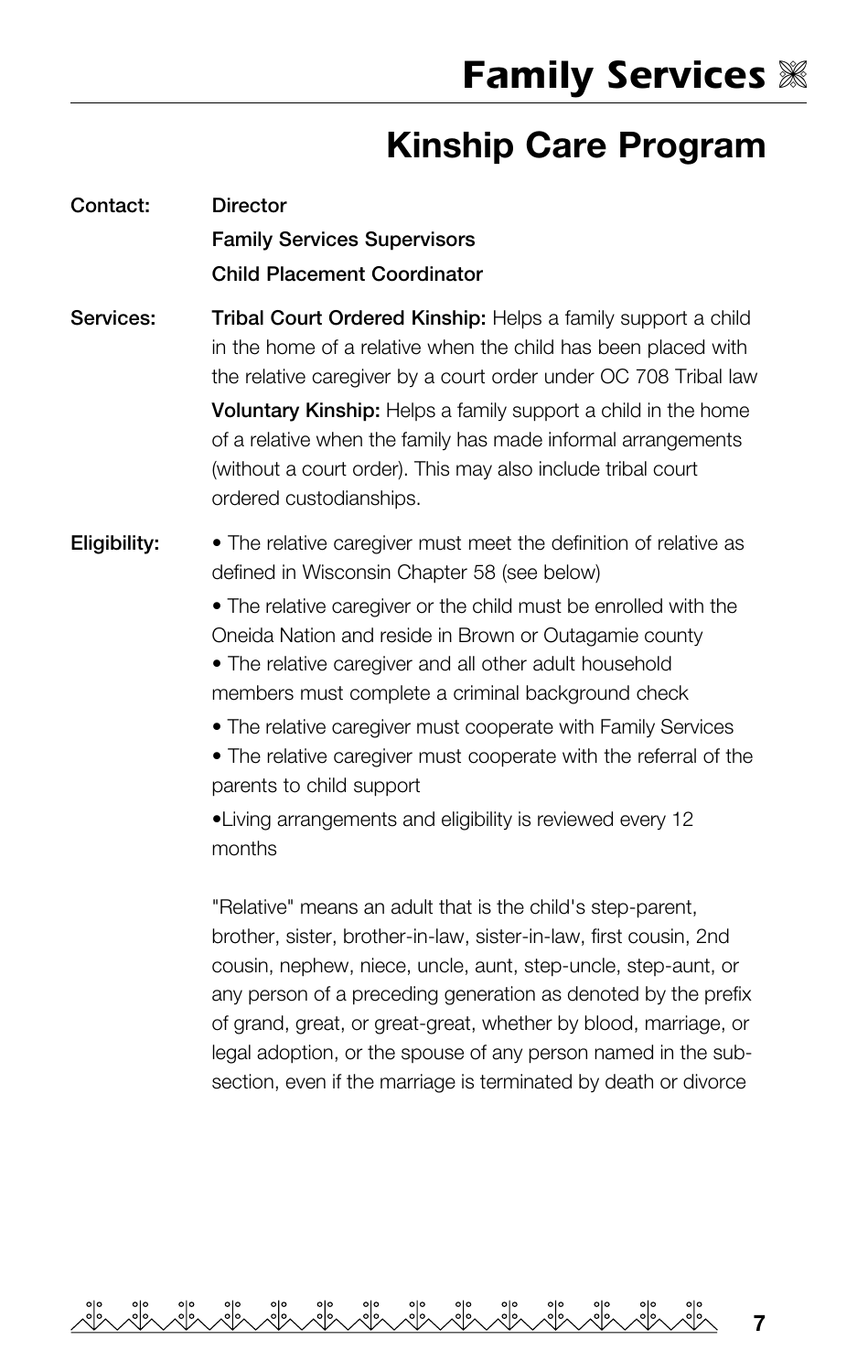# V **Family Services**

## Parenting Program

| <b>Parent Education</b><br>Class<br>/Conscious<br><b>Discipline</b> | Eight session programs utilizing the conscious Discipline<br>curriculum. Learn brain-based approaches to<br>relationships and parenting using skills like composure,<br>assertiveness, encouragement, choices, empathy,<br>positive intent and consequences.                                                                                                                    |
|---------------------------------------------------------------------|---------------------------------------------------------------------------------------------------------------------------------------------------------------------------------------------------------------------------------------------------------------------------------------------------------------------------------------------------------------------------------|
|                                                                     | For more information on the curriculum visit<br>consciousdiscipline.com                                                                                                                                                                                                                                                                                                         |
| <b>Teen Parent</b><br>Support Group                                 | Either through group or individual services. Call to<br>check the status of the group at any given time.<br>We offer flexible support to meet the teen parent<br>where they are at based on individual need and<br>interest.                                                                                                                                                    |
| Individual<br>Parenting<br>Support                                  | Individual support is offered when someone is unable to<br>attend the current group time, or if they believe<br>individual services would be more beneficial. This<br>support is offered through case management, parenting<br>skills support, curriculums, or group in combination with<br>individuals. Call a program coordinator to discuss<br>options to find the best fit. |
| Trauma<br><b>Informed</b><br>Parenting<br>Workshops                 | Seven session workshops focusing on the impact<br>trauma has on children's brain and bodies.<br>Understanding how trauma affects children can help<br>caregivers make sense of their child's behaviors,<br>feelings, and attitudes. This workshop will help<br>caregivers develop a greater insight around how to help<br>their child cope with the effects of trauma.          |

de de de de de de de de de de de de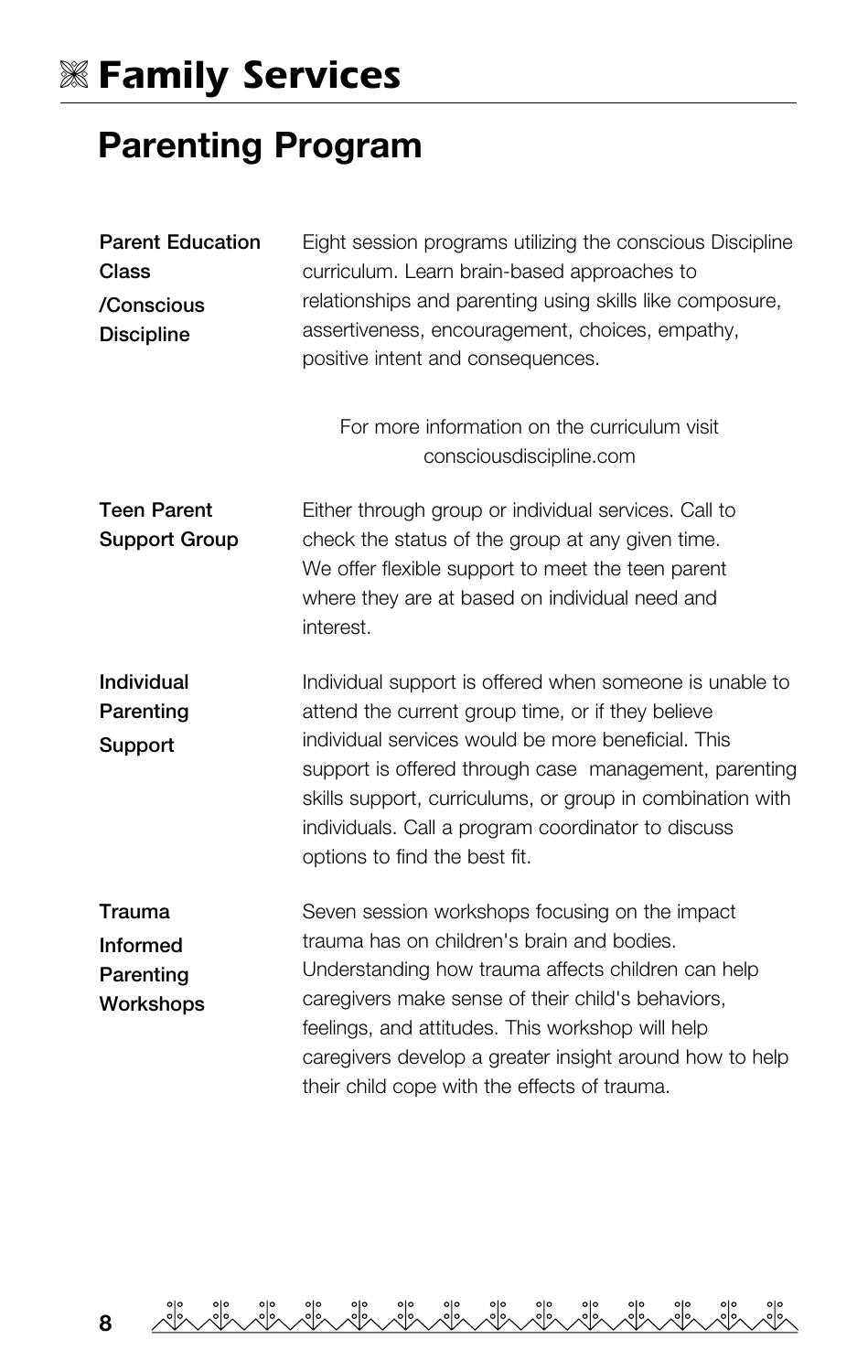#### Prevention Services (T.R.A.I.L.S.) Testing Realities & Investigating Life Styles

#### Contact: Community Education Advocates

Mission Statement: The Prevention Program provides quality educational activities aimed at enhancing youth participation, self-esteem, positive life choices and emotional wellbeing to promote healthy lifestyles and total wellness to youth and community.

Focus Areas:  $\star$  Feelings

- Self-Image
- ★ Peer Pressure
- **★ Coping Skills**
- ★ Body Rules
- ★ Teaching Good Touch/ Bad Touch
- $\star$  Five (5) Senses
- ★ Drug/Alcohol and Tobacco Awareness
- $\star$  Friendship
- $\star$  Life Skills
- $\star$  Safety
- $\star$  Communication and Cooperation

Services: • Community Presentations: AODA Awareness

Community Wellness

- Trails Summer Program
- Babes Program
- G.I.R.L.S.
- Kids Can
- Protecting Me Protecting You
- Certified Babysitting classes

Eligibility: Children and families of the Oneida community.

9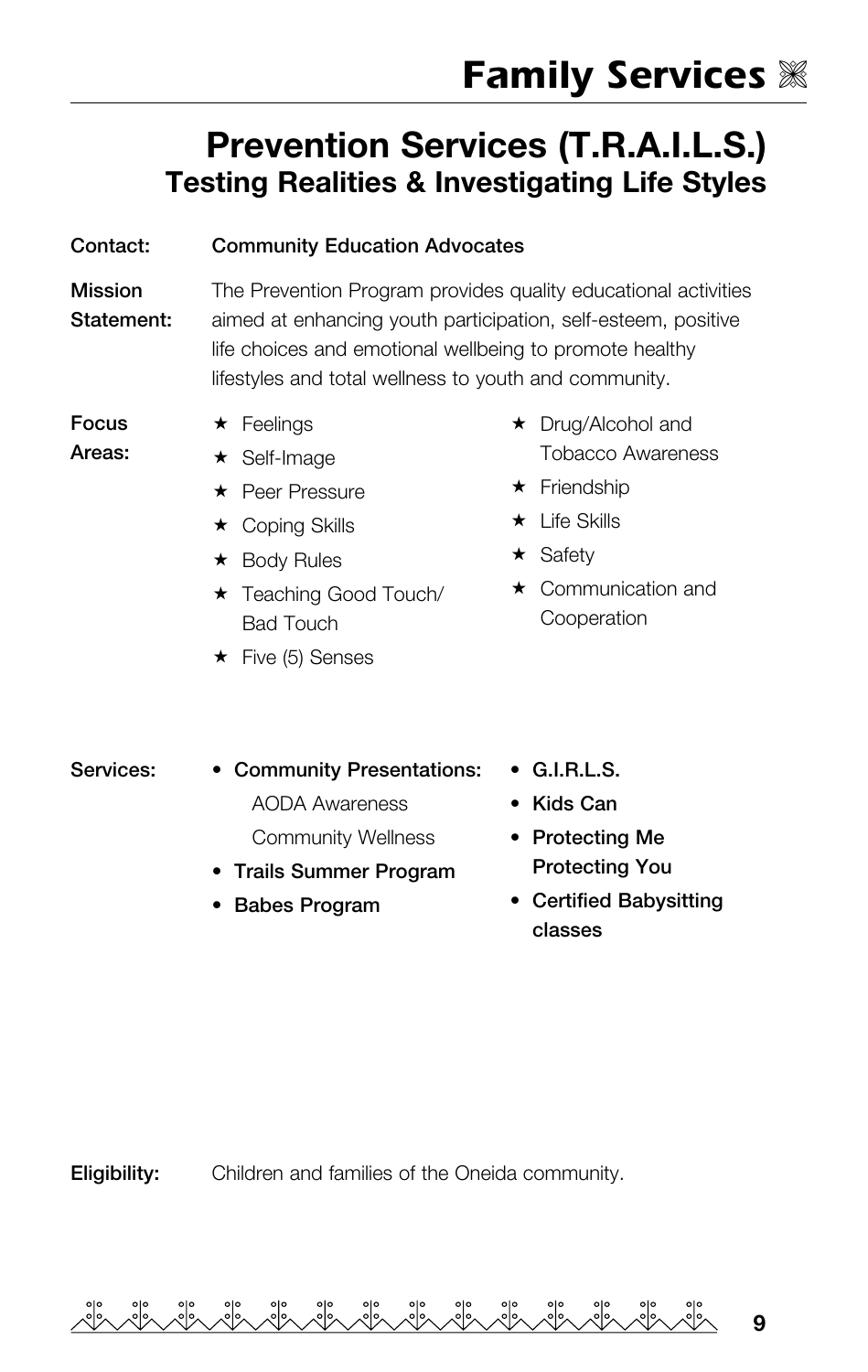## **K Economic Support Services**

#### Oneida Nation Social Services Building

2640 West Point Road (Door 5) Green Bay WI 54304 PO Box 365, Oneida W, 54155 [Economic\\_support@oneidanation.org](mailto:Economic_support@oneidanation.org) 

(920) 490-3939 (920) 490-3710 1-800-216-3216 Fax: (920) 490-6803

| Contact:<br>Economic:               | Community + Resource Economic Support Director<br>Economic Support Program Manager                                                                                                                                                                                                                                                                                                                   |
|-------------------------------------|------------------------------------------------------------------------------------------------------------------------------------------------------------------------------------------------------------------------------------------------------------------------------------------------------------------------------------------------------------------------------------------------------|
|                                     | Economic Support Specialists / TANF case manager<br><b>Intake Coordinator</b><br><b>Community Support Case Manager</b><br><b>Child Care Case Worker</b><br><b>Administrative Assistant</b><br><b>WIOA Job Specialist</b>                                                                                                                                                                             |
| <b>Mission</b><br><b>Statements</b> | With respect and encouragement, we provide essential services<br>and resources focusing on self sufficiency.                                                                                                                                                                                                                                                                                         |
| Services:                           | Temporary Assistance to Needy Families (TANF)<br><b>Child Care Services</b><br>General Assistance (GA)<br>Income Maintenance (FoodShare, BadgerCare Plus)<br><b>Native Employment Works (NEW)</b><br><b>Community Support Fund (CSF)</b><br><b>Emergency Food and Shelter</b><br>Community Services Block Grant - (CSBG State Grant)<br>WI Home Energy Assistance program (WHEAP)<br>Job Center WIOA |
| Hours:                              | Monday-Friday: 8:00 am-4:30 pm                                                                                                                                                                                                                                                                                                                                                                       |

Satatya?takenha "Help yourself"

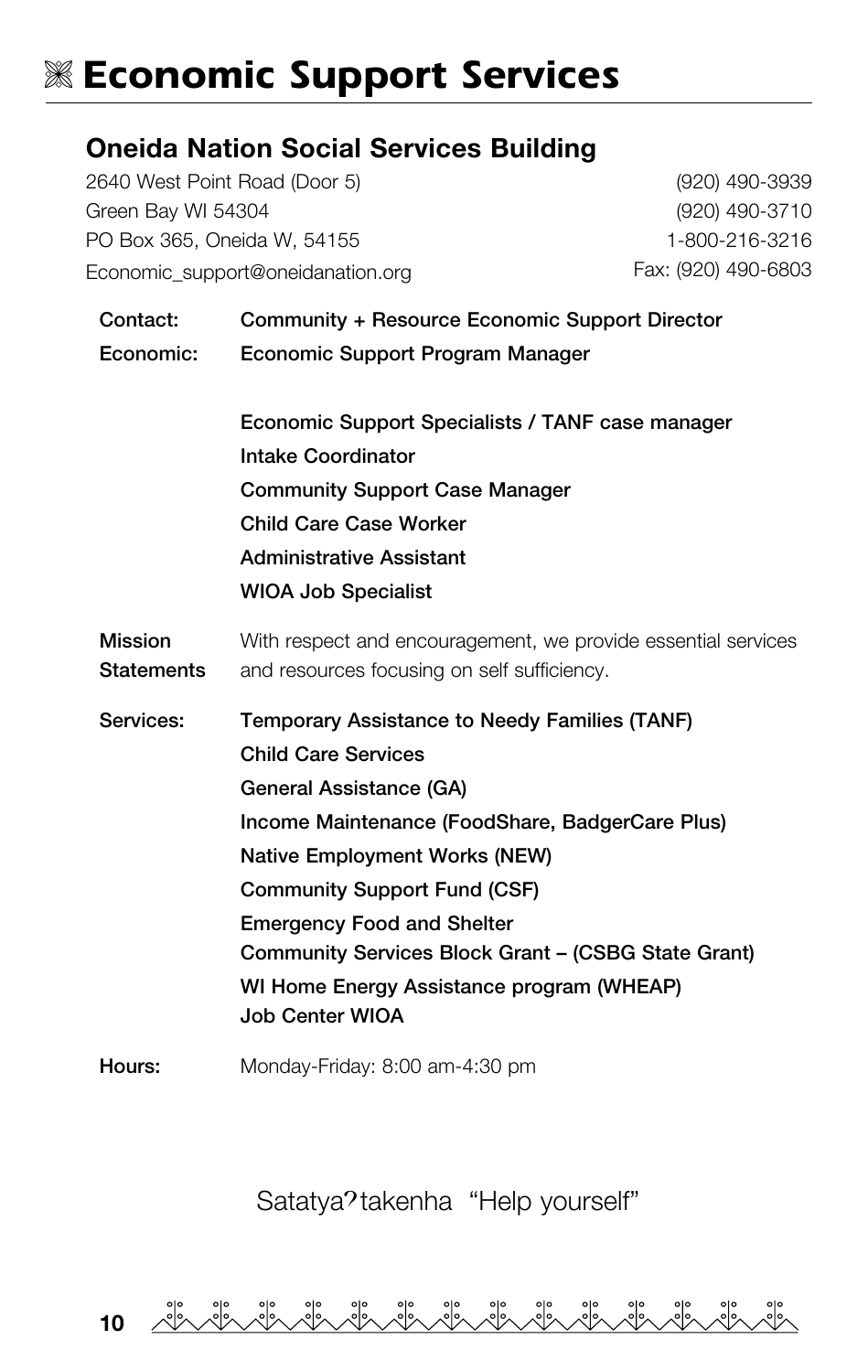## **Economic Support Services**  $\%$

## Temporary Assistance To Needy Families (TANF)

| Contact:           | Intake Coordinator: (920) 490-3800<br>(for application)                                                                                                                                                                                                                                                                          |
|--------------------|----------------------------------------------------------------------------------------------------------------------------------------------------------------------------------------------------------------------------------------------------------------------------------------------------------------------------------|
| Services:          | Employment related case management, cash payment,<br>crisis and diversion support services, caretaker/relative<br>support, referral assistance for services in other programs.                                                                                                                                                   |
| How to<br>Apply:   | In person or by accessing the TANF application on the website:<br>https://oneida-nsn.gov/resources/economic-support/<br>temporary-assistance-to-needy-families-t-a-n-f/                                                                                                                                                          |
| Eligibility:       | All TANF program components are for families with<br>dependent children and Non-Custodial Parents, and must be<br>an enrolled member of the Oneida Nation, living in Brown or<br>Outagamie County OR be an enrolled member of another<br>federally recognized Tribe residing within the Oneida Nation<br>reservation boundaries. |
|                    | Income must not exceed the federal poverty level (FPL). All<br>TANF applicants must be in compliance/cooperation with<br>Child Support. Applicants must meet all financial and non-<br>financial program requirements set by the program plan.                                                                                   |
| Items to<br>Bring: | <b>Tribal Enrollment cards</b><br>Social Security cards<br>Verification of Residency for the past 30 days<br><b>Birth Certificates</b><br>Verification of Income (previous 30 days)                                                                                                                                              |

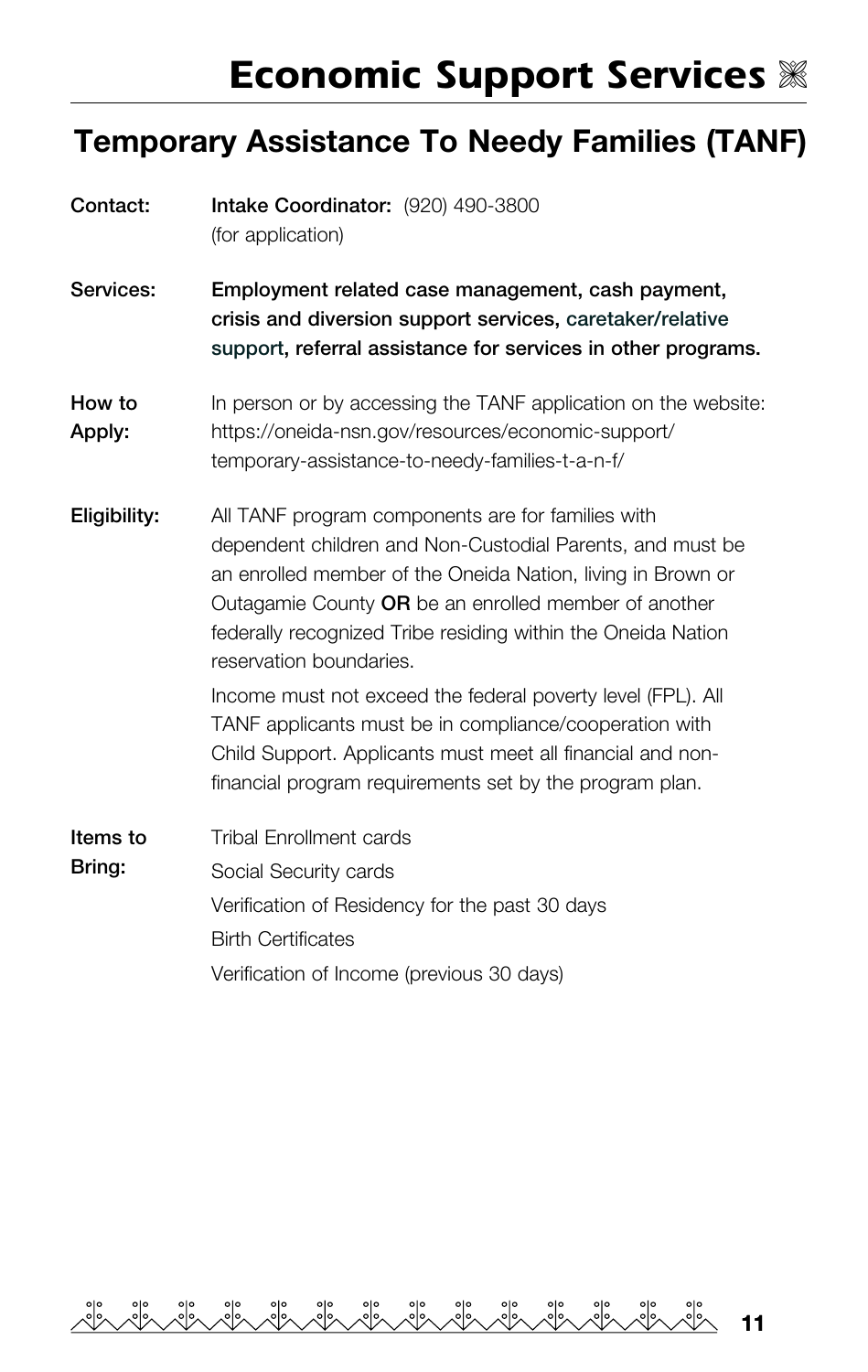# V **Economic Support Services**

#### Child Care Services/Children's Center

| Contact:           | <b>Child Care Specialist</b>                                                                                                                                                                                                                                                                                                                                         |
|--------------------|----------------------------------------------------------------------------------------------------------------------------------------------------------------------------------------------------------------------------------------------------------------------------------------------------------------------------------------------------------------------|
|                    | Case Manager                                                                                                                                                                                                                                                                                                                                                         |
|                    | <b>Intake Coordinator</b>                                                                                                                                                                                                                                                                                                                                            |
| Services:          | Assist families who need child care for employment. Subsidy<br>for working families who may not be eligible for Wisconsin<br>Shares or families seeking child care for education. Respite<br>care for children and families experiencing stress or an<br>emergency situation including grandparents or other family<br>members who are caring for relative children. |
|                    | <b>Wisconsin Shares</b>                                                                                                                                                                                                                                                                                                                                              |
|                    | Child Care Development Fund (CCDF)                                                                                                                                                                                                                                                                                                                                   |
|                    | <b>Crisis Respite/Family Services</b>                                                                                                                                                                                                                                                                                                                                |
| How to<br>Apply:   | Please contact an Intake Coordinator to complete a Child Care<br>Registration form (form also found on this website:<br>https://oneida-nsn.gov/resources/economic-support/child-<br>care-services-program/).<br>You may also apply on-line at www.wisconsin.gov                                                                                                      |
| Eligibility:       | Based on family household size and income according to State<br>and Federal guidelines. Subject to funding and availability.<br>Parents must be in an approved activity.                                                                                                                                                                                             |
| Items to<br>Bring: | Social Security cards<br><b>Tribal Enrollment cards</b><br>Verification of Income from all sources<br>Verification of Residency for last 30 days<br>Work and/or college schedule<br><b>Birth Certificates</b>                                                                                                                                                        |
|                    | Verification of activity (work or school schedule, etc.)                                                                                                                                                                                                                                                                                                             |

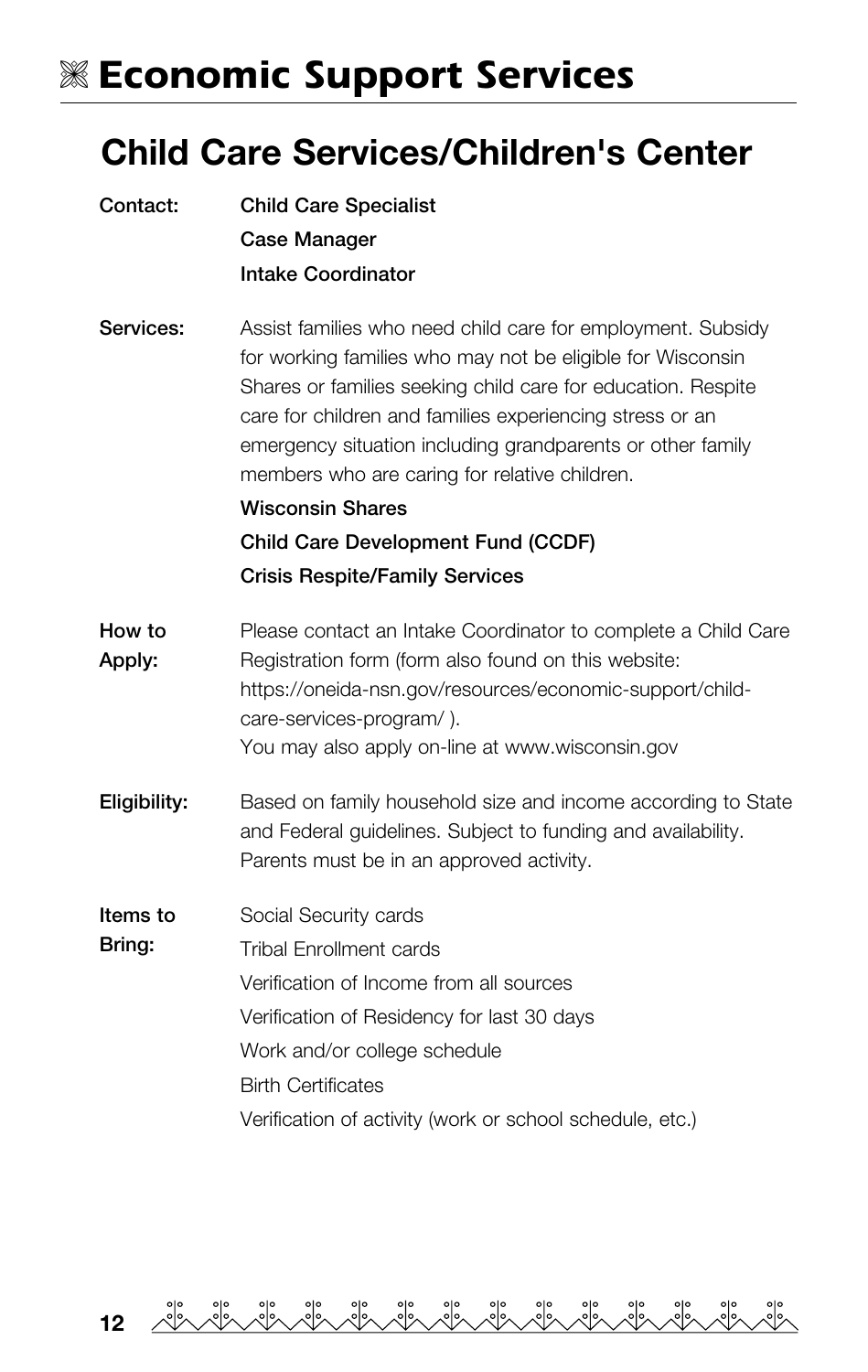### General Assistance (GA)

| Contact:           | Intake Coordinator: (920) 490-3800<br>(for application)                                                                                                                                                                                    |
|--------------------|--------------------------------------------------------------------------------------------------------------------------------------------------------------------------------------------------------------------------------------------|
| Services:          | Cash payment assistance for shelter cost (rent and utilities)<br>during period of eligibility determination by Social Security<br>Disability Bureau for Supplemental Security Income (SSI) or<br>Social Security Disability Income (SSDI). |
| How to<br>Apply:   | In person or by submitting a completed GA application<br>to the agency. Application available on line at<br>https://oneida-nsn.gov/resources/economic-support/<br>general-assistance-g-a/                                                  |
| Eligibility:       | Enrolled Native American residing in Brown/Outagamie<br>Co. Household income must not exceed the monthly<br>grant amount.                                                                                                                  |
| Items to<br>Bring: | Social Security cards<br>Tribal Enrollment cards<br>Verification of Application Process by Social Security<br>Administration<br>30 days of residence                                                                                       |

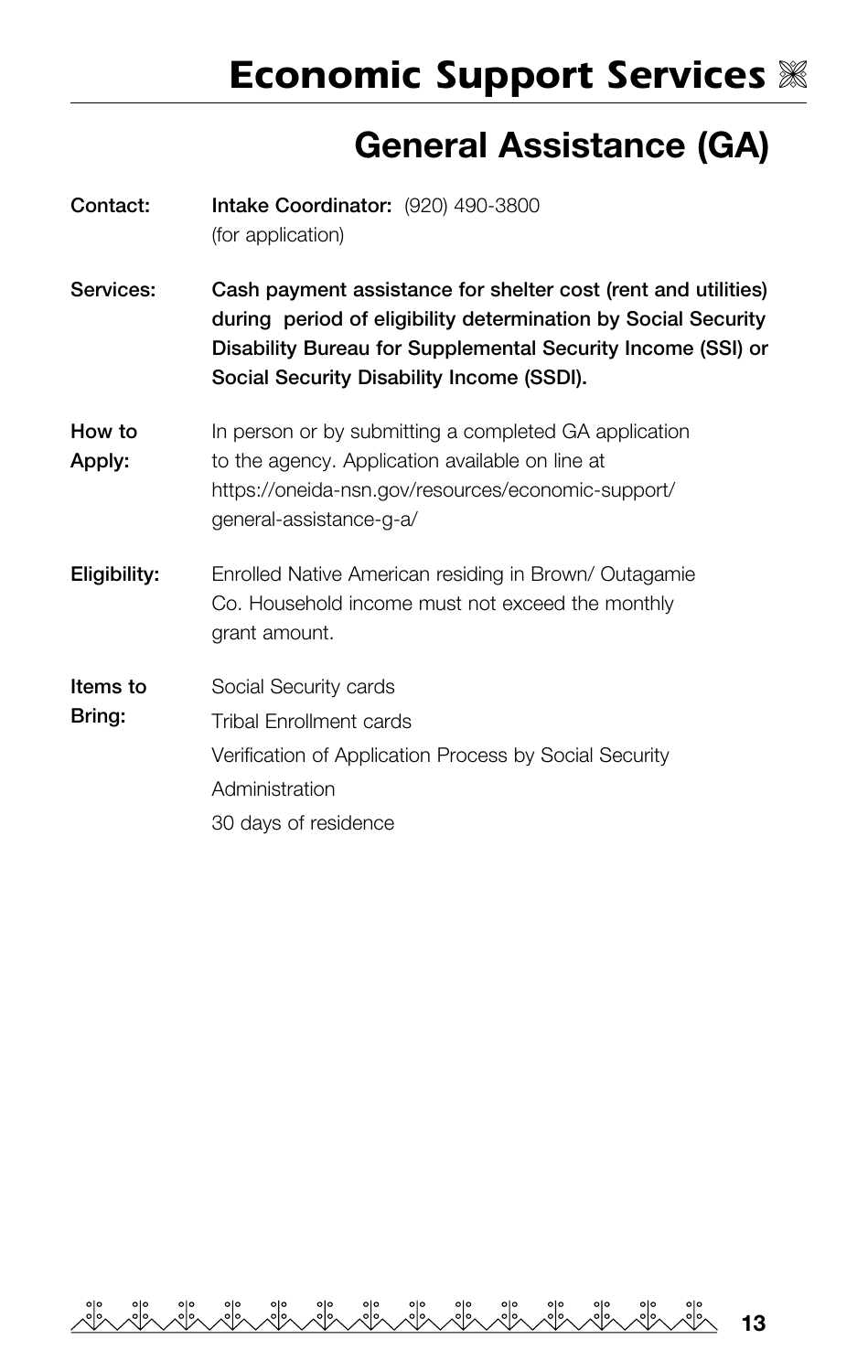# V **Economic Support Services**

#### Income Maintenance Programs (FoodShare, BadgerCare Plus, Medical Assistance)

A State program designed to assist with FoodShare, BadgeCare, Medicaid for Elderly, Blind, Disabled, Caretaker Supplement, and Long Term Care (Nursing Home Medicaid) for low income families. The listed programs are funded through contracts with the State of Wisconsin and the Oneida Nation.

| Contact:               | <b>Intake Coordinator</b>                                                                                                                                                                                                                                                                                             |
|------------------------|-----------------------------------------------------------------------------------------------------------------------------------------------------------------------------------------------------------------------------------------------------------------------------------------------------------------------|
| How to<br>Apply:       | Applications can be completed in person, by phone, online at<br>www.access.wi.gov or by mail with a paper application. The<br>agency has up to 30 days to process new applications.                                                                                                                                   |
| Eligibility:           | All program eligibility is income based, the last 30 days of<br>household income must be verified. The only way to know<br>if you are eligible is to apply. Services are for enrolled Native<br>American residing in Brown or Outagamie County or anyone<br>residing within the Oneida Nation reservation boundaries. |
| Required<br>Documents: | Proof of residency, income and identification                                                                                                                                                                                                                                                                         |
| Description:           | <b>FoodShare</b> (formerly known as Food Stamps) is meant to<br>assist low income families/individuals as a supplement for<br>purchasing food.                                                                                                                                                                        |
|                        | <b>BadgerCare/Medicaid</b> is form of health coverage for low<br>income families/individuals.                                                                                                                                                                                                                         |
|                        | <b>Caretaker Supplement</b> is a monthly payment for children who<br>reside and are in the care of their parent who is disabled<br>as verified through the Social Security Disability<br>Determination Bureau.                                                                                                        |
|                        | <b>Low Term Care</b> is for care for those entering into a Nursing<br>Home - Medicaid services.                                                                                                                                                                                                                       |

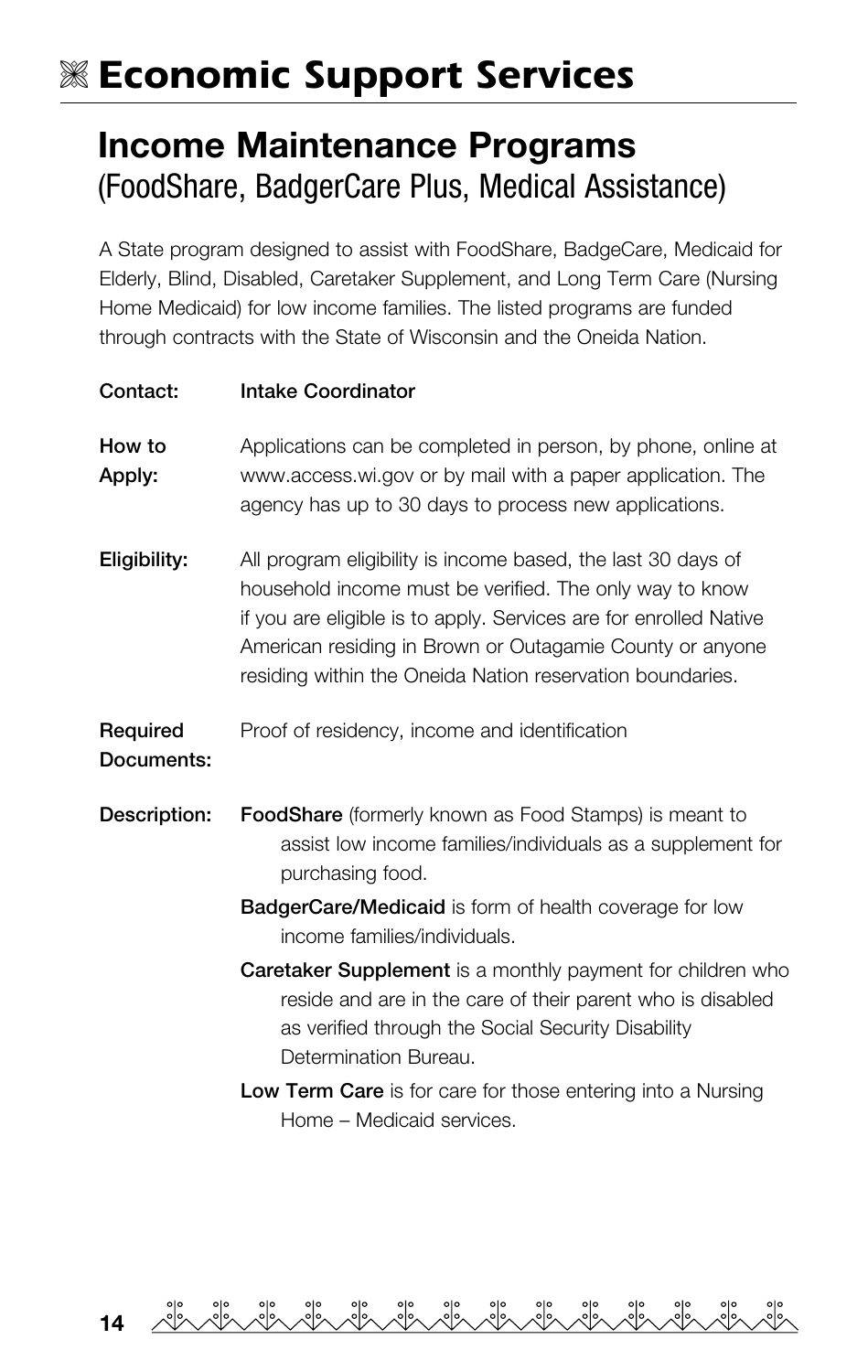### Native Employment Works (NEW)

| Contact:           | Intake Coordinator: (920) 490-3800                                                                                                                                                                                                                                                                                                                                                                                                                                                    |  |
|--------------------|---------------------------------------------------------------------------------------------------------------------------------------------------------------------------------------------------------------------------------------------------------------------------------------------------------------------------------------------------------------------------------------------------------------------------------------------------------------------------------------|--|
|                    | (for application)                                                                                                                                                                                                                                                                                                                                                                                                                                                                     |  |
| Services:          | Native Employment Work Program (NEW) will provide support<br>to non-TANF eligible persons who are unemployed, under-<br>employed and/or whose income is at or below the required<br>Federal Poverty Level (FPL) set for the program. Supportive<br>services include: auto repair, insurance, fuel assistance,<br>work clothing, tool assistance, driver's license<br>reinstatement fees, short-term training/education fees,<br>AODA assessments, and Group Dynamics Driver's Safety. |  |
| How to<br>Apply:   | In person or by submitting a completed NEW application<br>to the agency. Application also available on line at<br>https://oneida-nsn.gov/resources/economic-support/<br>native-employment-works-n-e-w/                                                                                                                                                                                                                                                                                |  |
| Eligibility:       | Unemployed, underemployed, and employed, enrolled<br>Oneida member residing in Brown and Outagamie County<br>or enrolled Native American residing on the Oneida<br>reservation with no dependent children. Income must not<br>exceed the Federal Poverty Level (FPL) set forth or the<br>income guidelines of the program.                                                                                                                                                            |  |
| Items to<br>Bring: | Social Security cards<br>Tribal Enrollment cards<br>Verification of Employment<br>Verification of Residency<br>Work search if unemploved                                                                                                                                                                                                                                                                                                                                              |  |

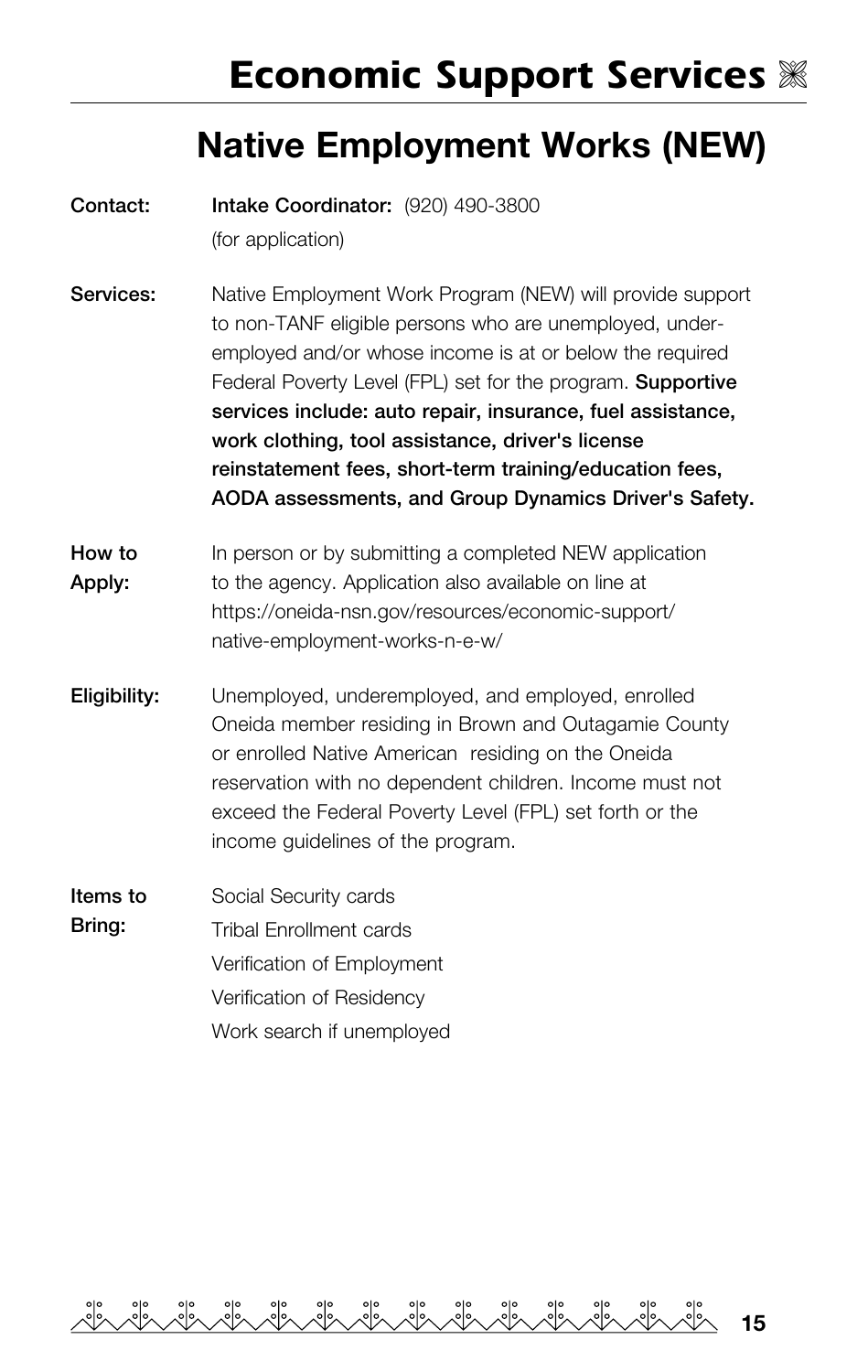# V **Economic Support Services**

## Community Support Fund (CSF)

#### Contact: Intake Coordinator (920)490-3800

Services: A Program designed to Oneida enrolled people during times of catastrophic illness, injury, or emergency event when no other resources for assistance exist.

> Catastrophic event means a natural or man-made incident, which results in substantial damage or loss requiring major financial resource to repair or recover (i.e. house fire, tornado, flood, or other disaster).

Catastrophic illness or injury means a serious debilitating illness, injury, impairment, physical or mental condition.

Emergency event means a situation that poses an immediate risk to health, life, safety, property or environment.

- Optical Benefits
- Prescription Reimbursement Assistance
- Auto Repair Assistance for Medical Reasons
- Social Security Disability Determination Shelter/Utilities **Assistance**
- Dental Services
- Critical Medical Travel Reimbursement
- Family Medical Leave Act Wages
- Inpatient/Outpatient Treatment **Services**
- Critical Medical Bill Assistance
- Medically Needy Furniture/Equipment
- Catastrophic Shelter Assistance
- Fire / Natural Disaster Assistance
- Funeral Travel Reimbursement
- Security Deposit Assistance
- Utilities Disconnection Assistance
- Cobra Insurance Payments

How to Apply: In person or by submitting a completed CSF application to the agency available on the website at <https://oneida-nsn.gov/> resources/economic-support/community-support/

**Eligibility:** Applicant must be an enrolled Oneida Nation member, or the application needs to be on behalf of another person who is a Oneida Nation member otherwise unable to do so due to age or incapacity. Supportive service may have additional criteria to meet eligibility.

Required Documents: Tribal Enrollment cards 30 days of all household earned and unearned income Verification of catastrophic event, illness or injury. Note: additional verifications will vary depending on service request.

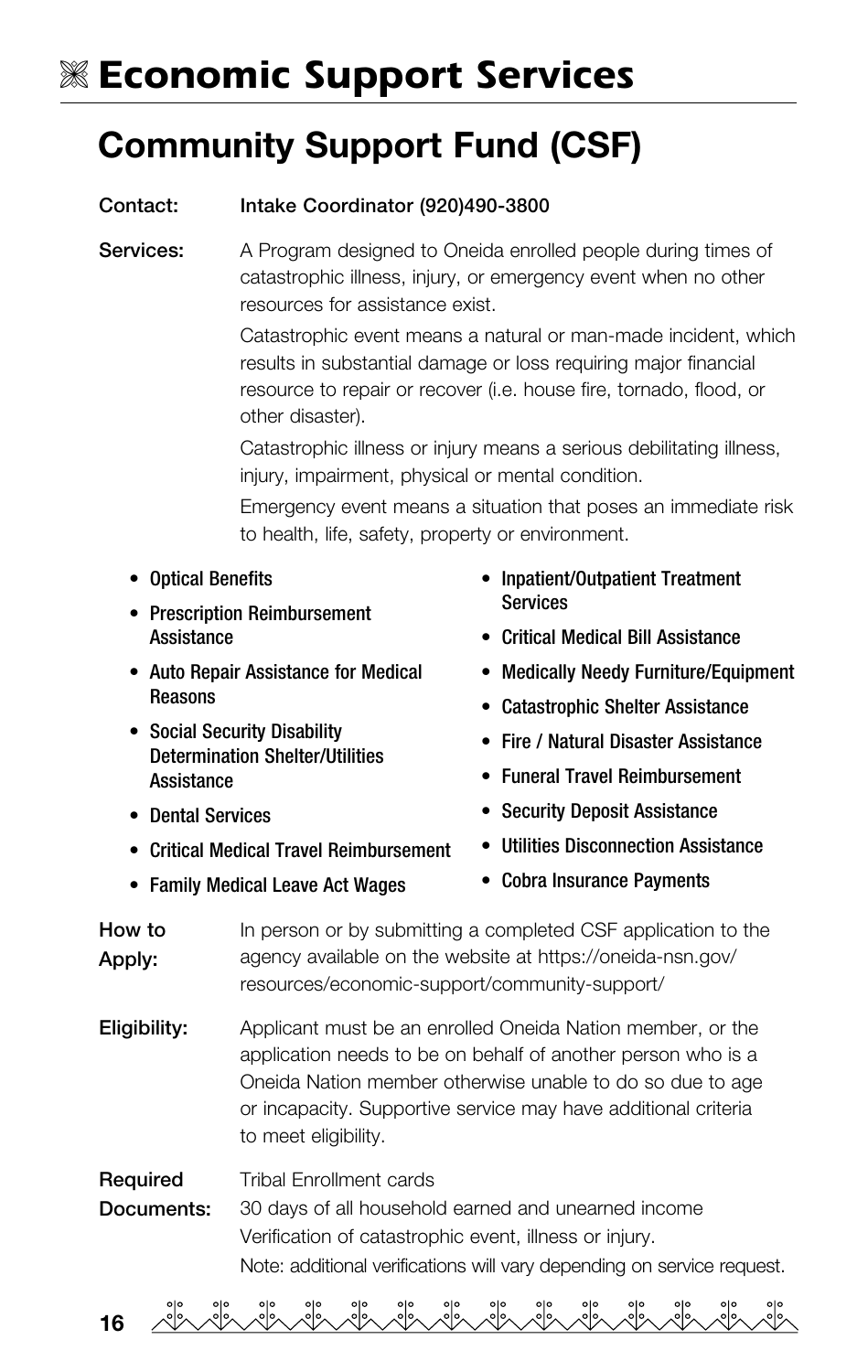#### Community Services Block Grant – (CSBG State Grant)

| Contact:           | Intake Coordinator: (920) 490-3800<br>(for application)                                                                                                                                                                                                                                                             |  |
|--------------------|---------------------------------------------------------------------------------------------------------------------------------------------------------------------------------------------------------------------------------------------------------------------------------------------------------------------|--|
| Services:          | <b>Emergency Food Assistance</b> where no other resources exist.<br>Rental Assistance for Native Americans in Brown and<br>Outagamie Counties experiencing temporary interruption<br>of income.<br>Programs assist those eligible who are experiencing a<br>temporary interruption of income.                       |  |
| How to<br>Apply:   | Must complete a CSBG application at Economic Support<br>Services or at https://oneida-nsn.gov/resources/economic-<br>support/community-services-block-grant-c-s-b-g/                                                                                                                                                |  |
| Eligibility:       | Low income according to State requirements.<br>(185% of Federal Poverty Level)<br>Assistance provided once in 12-month period.<br>Enrolled Native American residing in Brown or<br>Outagamie County.<br>Other enrolled Native American federally recognized tribe<br>members must reside on the Oneida Reservation. |  |
| Items to<br>Bring: | Landlord Information provided at time of application<br>Rental Lease<br>Social Security cards<br><b>Tribal Enrollment cards</b><br>Verification of Loss of Income for past 60 days.<br>Last 30 days of residence within Brown or Outagamie counties.<br><b>Eviction Notice</b>                                      |  |

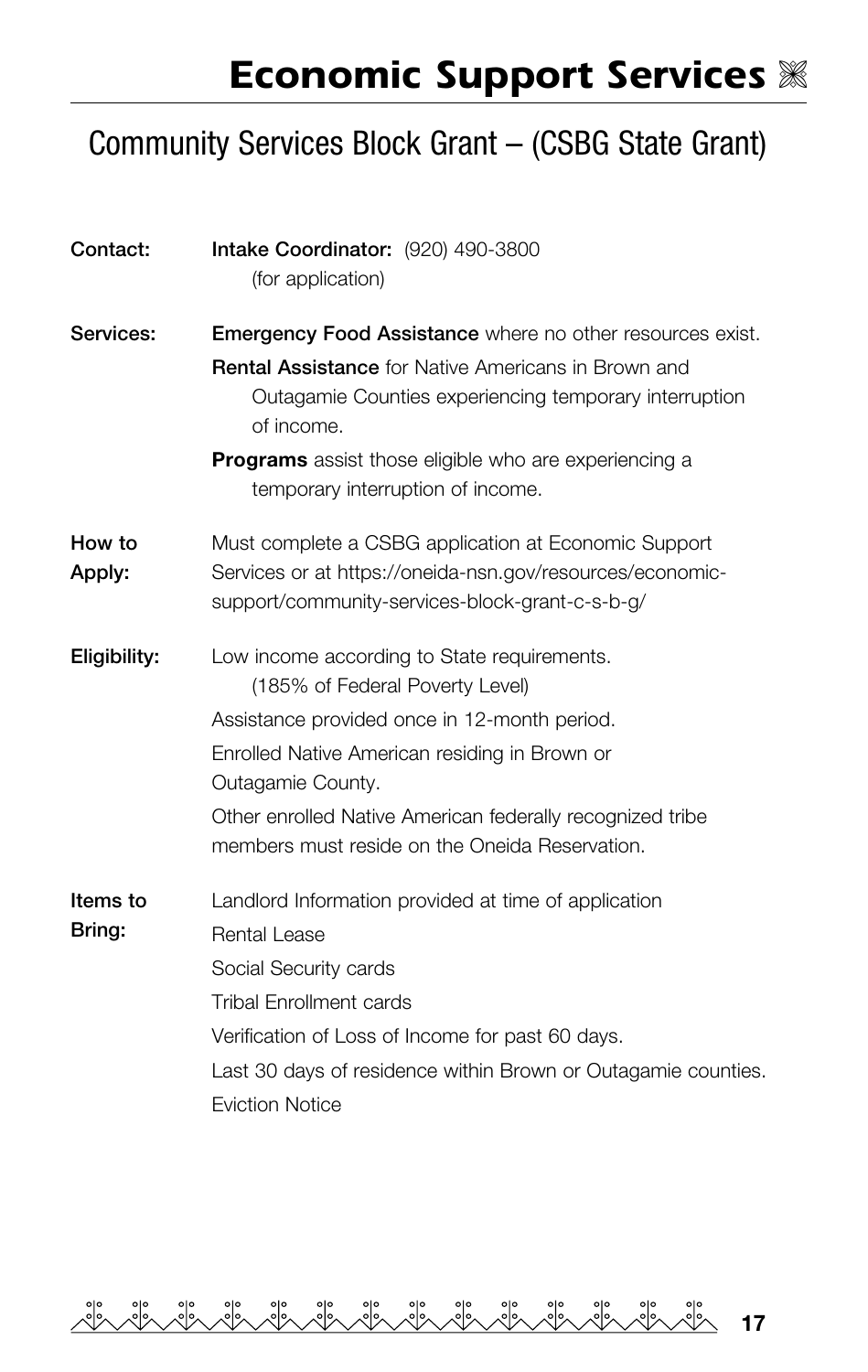## **WE Economic Support Services**

#### Wisconsin Home Energy Assistance Program (WHEAP)

| Contact:           | Intake Coordinator: (920) 490-3972                                                                                                                                                                                                                        |
|--------------------|-----------------------------------------------------------------------------------------------------------------------------------------------------------------------------------------------------------------------------------------------------------|
| Services:          | Assistance to Low Income Households on the<br>Reservation:<br><b>Emergency Repair/Replacement of Furnace</b><br><b>Heating and Electric Costs</b><br><b>Weatherization Assistance</b>                                                                     |
| How to<br>Apply:   | Set up an appointment or submit a completed WHEAP<br>application to the agency or by mail. Application can<br>also be found at this website:<br>https://oneida-nsn.gov/resources/economic-support/<br>wisconsin-home-energy-assistance-program-w-h-e-a-p/ |
| Eligibility:       | October 1 – May 15 annually.<br>Any person within Oneida Reservation boundaries and<br>household income is 60% of State medium income.                                                                                                                    |
| Items to<br>Bring: | Social Security cards<br>Verification of Income (previous 3 month of All Income)<br>Verification of Residency<br><b>Current Utility Bill</b><br><b>ID Cards</b><br>Proof of home ownership for furnace or weatherization                                  |

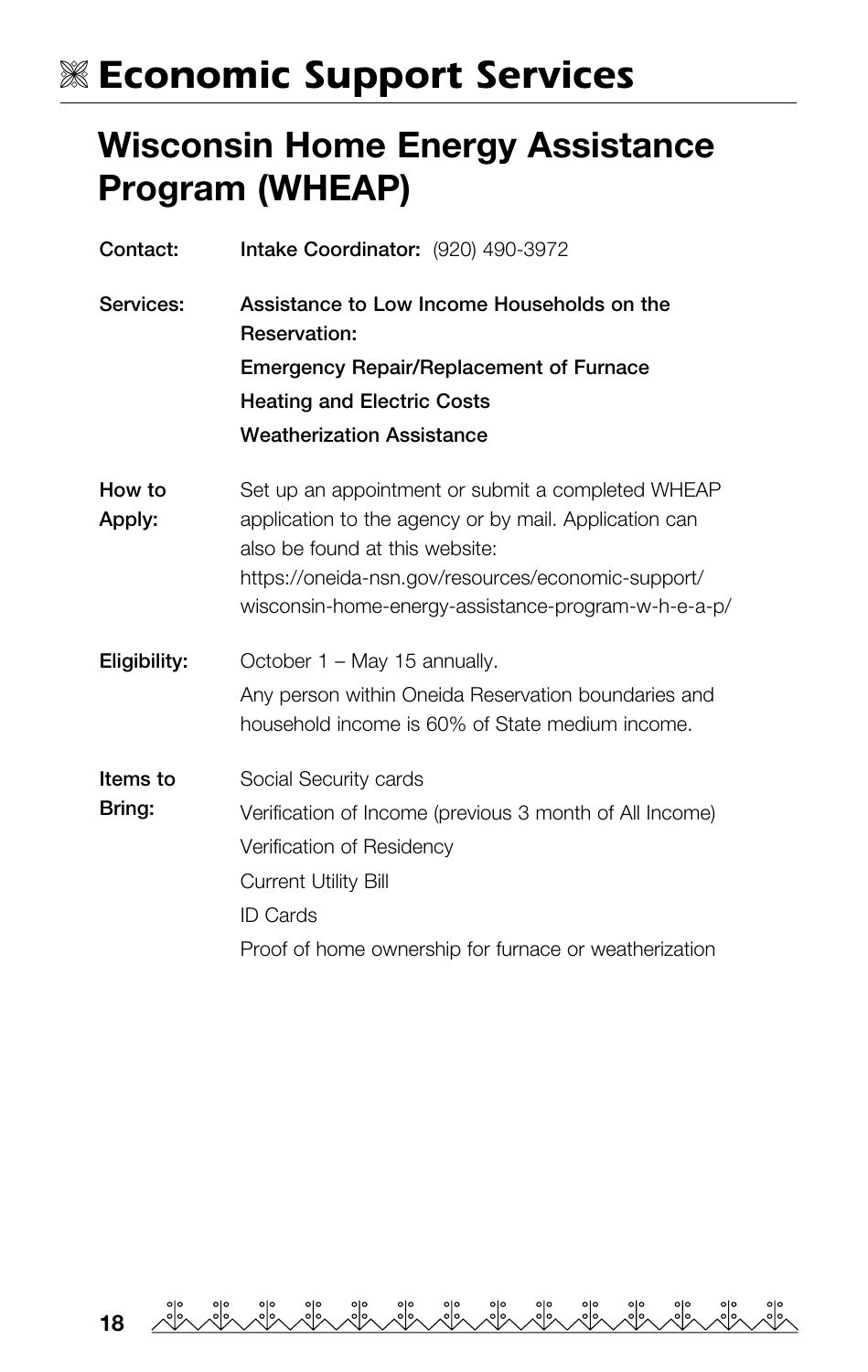## **Economic Support Services**  $\%$

#### Workforce Innovation & Opportunity Act (WIOA) Job Training Program

**Contact:** Sean Powless / Email: Spowles2oneidanation.org (920)490-3789

Services: The goal of the program is to prepare you for a long term, full time employment in the shortest amount of time. Your success in this program depends on the effort and commitment you put into it. The program expects you to approach every opportunity, activity appointment, and assignment as if it is your job.

> We offer a wide range of services of eligible consumers such a job search assistance, resume and cover letter assistance, job interview preparation, career counseling, GED/HSED incentives, work experience and training to upgrade employment skills. The purpose of the program is to provide resources to help Native American with barriers to employments seek realistic vocational goals. WIOA eligibility requires consumers to be enrolled with a federally recognized tribe, unemployed, underemployed, low income, employed but in need of services to obtain/ retain employment that achieves self-sufficiency.

- **Eligibility:** WIOA eligibility requires consumers to be enrolled with a federally recognized tribe, unemployed, underemployed, low income, employed but in need of services to obtain/retain employment that achieves self-sufficiency. The consumer must be a 30-day resident of one of the following counties: Brown, Outagamie, Kewaunee, Door, Calument, Sheboygan, Manitowoc, or Winnebago. To see if one is eligible, we would start with an appointment known as an intake process.
- Items to bring: 1) Tribal enrollment card, or tribal document verifying enrollment 2) Social Security Card 3) Picture I.D 4) Proof of 30-day residency (utility bill, rent receipt, delivered mail with date, name and address)

5) Income verification for the last 12 months (check stub, employee payroll statement, unemployment, social security, child support, ect.w)

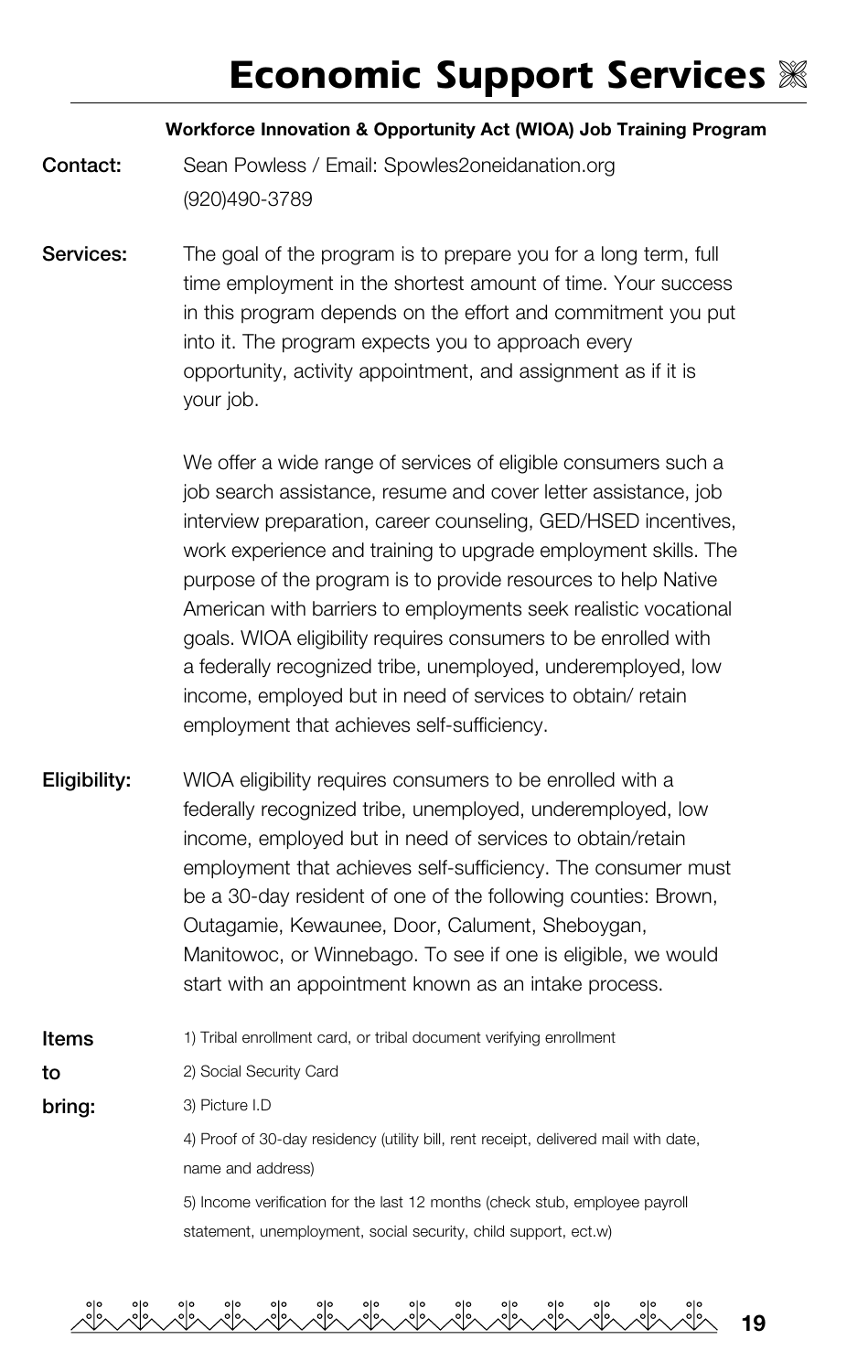# **W Child Support Agency**

#### Oneida Nation Social Services Building

2640 West Point Road Green Bay WI 54304

(920) 490-3700 1-888-490-2457 Fax: (920) 490-3979

| Contact:                                                                           | Program Director                                                                                            | <b>Financial Specialist</b>               |  |  |
|------------------------------------------------------------------------------------|-------------------------------------------------------------------------------------------------------------|-------------------------------------------|--|--|
|                                                                                    | Attorney                                                                                                    | <b>Administrative Assistant</b>           |  |  |
|                                                                                    | Paralegal                                                                                                   | <b>Support Services Specialist</b>        |  |  |
|                                                                                    | Case Managers                                                                                               | <b>Child Support Technical Supervisor</b> |  |  |
| Mission:                                                                           | To assist our Nation's families by attaining support that<br>enriches the lives of our children.            |                                           |  |  |
| Services:                                                                          | <b>Establish Paternity</b>                                                                                  |                                           |  |  |
|                                                                                    | Locate absent parents                                                                                       |                                           |  |  |
|                                                                                    | Establish child support orders                                                                              |                                           |  |  |
| Enforce child support orders<br>Review current child support orders every 2 years. |                                                                                                             |                                           |  |  |
|                                                                                    |                                                                                                             |                                           |  |  |
|                                                                                    |                                                                                                             |                                           |  |  |
|                                                                                    | Assist clients in developing plans to remove<br>job barriers.                                               |                                           |  |  |
| Make referrals for supportive services.                                            |                                                                                                             |                                           |  |  |
| Eligibility:                                                                       | Enrolled Oneida Nation members; or other enrolled Native<br>Americans living within Reservation boundaries. |                                           |  |  |
| Items to<br>Social Security cards                                                  |                                                                                                             |                                           |  |  |
| Bring:                                                                             | <b>Tribal Enrollment cards</b>                                                                              |                                           |  |  |
|                                                                                    | Verification of Income                                                                                      |                                           |  |  |
| Hours:                                                                             | Monday-Friday: 8:00 am-4:30 pm                                                                              |                                           |  |  |
| Cost:                                                                              | No cost                                                                                                     |                                           |  |  |
| Website:                                                                           | https://oneida-nsn.gov/resources/child-support/                                                             |                                           |  |  |

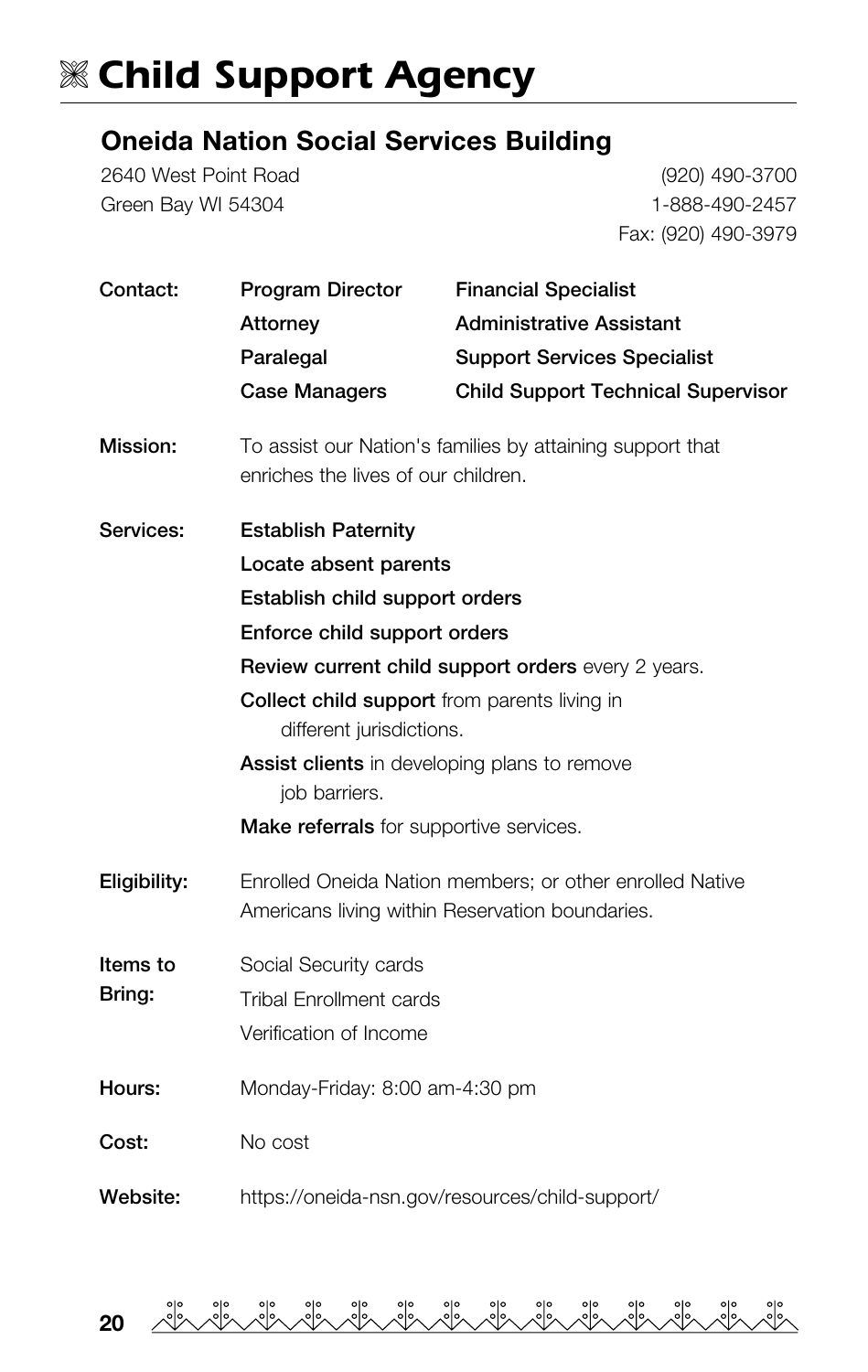# **Community Education Center (CEC)**

Address: 2632 S Packerland Drive, Green Bay, WI 54313 Fax: (920) 496-7879 Phone Number: (920) 496-5260 or (800) 416-6017 Facebook: facebook.com/Oneida Nation CEC

#### We provide educational programs and technology services to the public. Oneida tribal members and employees may have class fees waived for some programs or classes.

| Free                               | • Computer with internet & Microsoft Programs                                                                             |  |
|------------------------------------|---------------------------------------------------------------------------------------------------------------------------|--|
| public                             | • Copy, Scan, Print, Fax Use                                                                                              |  |
| use:                               | Technology equipped rooms for meetings or classes up to<br>twenty people                                                  |  |
| Free for                           | • Tutoring Services (Math & English/ Language)                                                                            |  |
| Oneida tribal                      | • GED Testing Fees                                                                                                        |  |
| members &                          |                                                                                                                           |  |
| <b>Employees</b>                   |                                                                                                                           |  |
|                                    | <b>GED program:</b> • We partner with NWTC to help you obtain your GED. The<br>program is free & classes are held at NWTC |  |
| <b>One-on-one</b> • Resume writing |                                                                                                                           |  |
| Assistance                         | • Job searching                                                                                                           |  |
|                                    | • Using technology to apply for Economic Support Services                                                                 |  |
|                                    | • Tutoring (Math& English/ Language)                                                                                      |  |
| <b>Classes</b>                     | • Check our Facebook page for current classes and programs                                                                |  |

\* Minimal fees for faxes, copies over 20 pages and color copies

\*\* Hourly charges for tutoring services

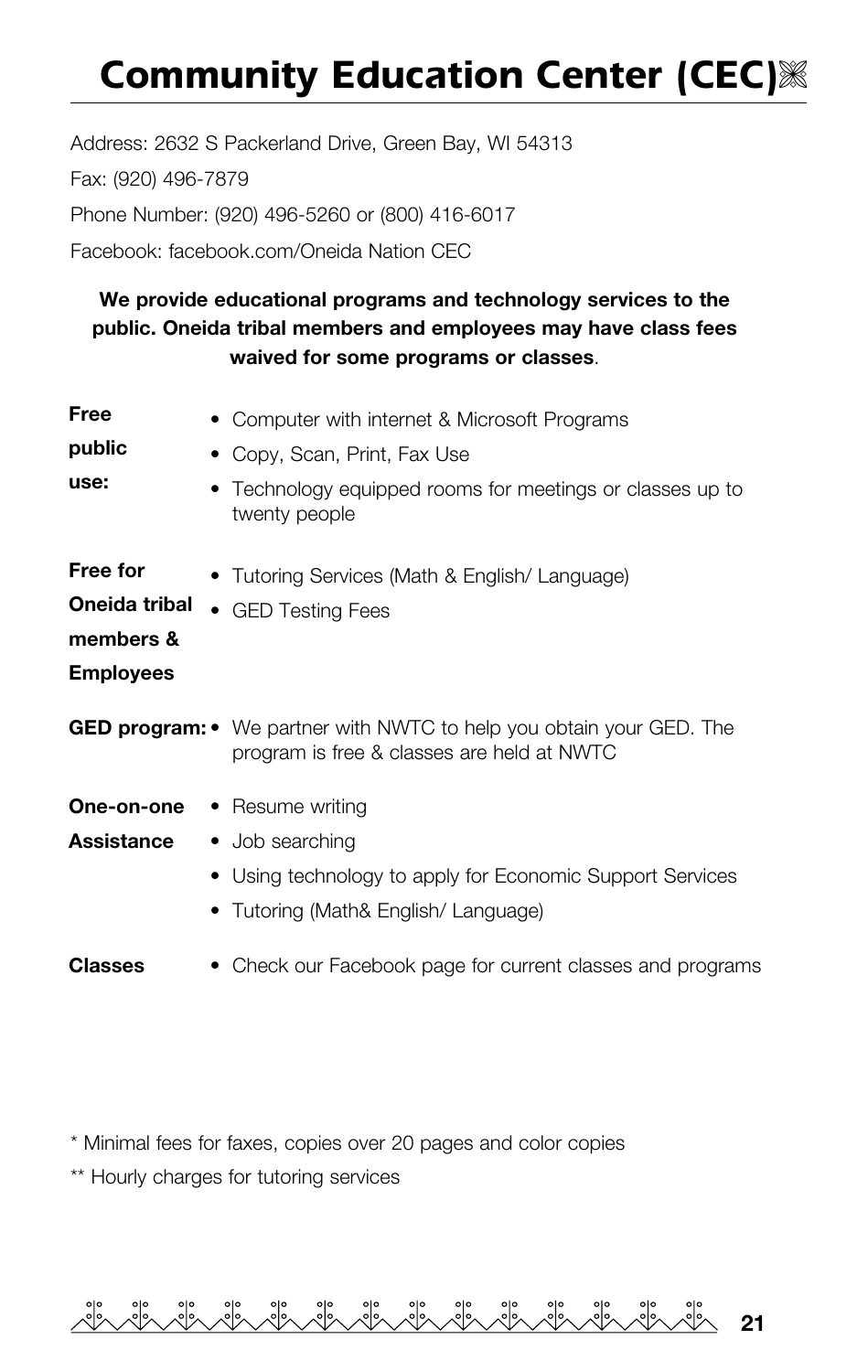# V **Food Distribution Program**

#### About the Food Distribution Center

The Food Distribution Center is concerned with all the issues that Oneida community members with low income, including limited education, unemployment and low self-esteem. That is why our goals are more than just supplying food. The Food Distribution Center fights hunger by giving our community a "hand up" and not a "hand out".

#### We are doing this by:

- Providing the community nutritional information to help reduce the impacts of health issues and increase or sustaining a quality of life around healthy food consumption.
- Provide outreach information to assist clients to access other programs that can help met their needs
- Provide delivery services to elderly, disabled and respond to emergency when needed.
- **Eligibility:** Based upon requirements established by USDA that must be met prior to receiving any assistance of available food commodities.

Residence- anyone living within the Oneida Reservation boundaries is eligible to receive our food package if eligibility criteria is met.

Your eligibility is determined by household size, income, deductions such as:

- Dependent Care deductions
- Child support deductions
- Medical expense deductions
- Home Care (meal-related) deduction
- Standard Shelter/ Utility Expense deduction
- Farned income deduction
- Websites: <http://oneida-nsn.gov/resources/food-distribution> Hours: Monday-Thursday: 8:00 am- Noon, 1:00 pm- 4:00 pm Friday: 8:00 am - Noon. (Closed on Oneida Tribe designated holidays) **Exceptions:** Friday afternoons are reserved for deliveries to elderly, handicapped, and emergency situations

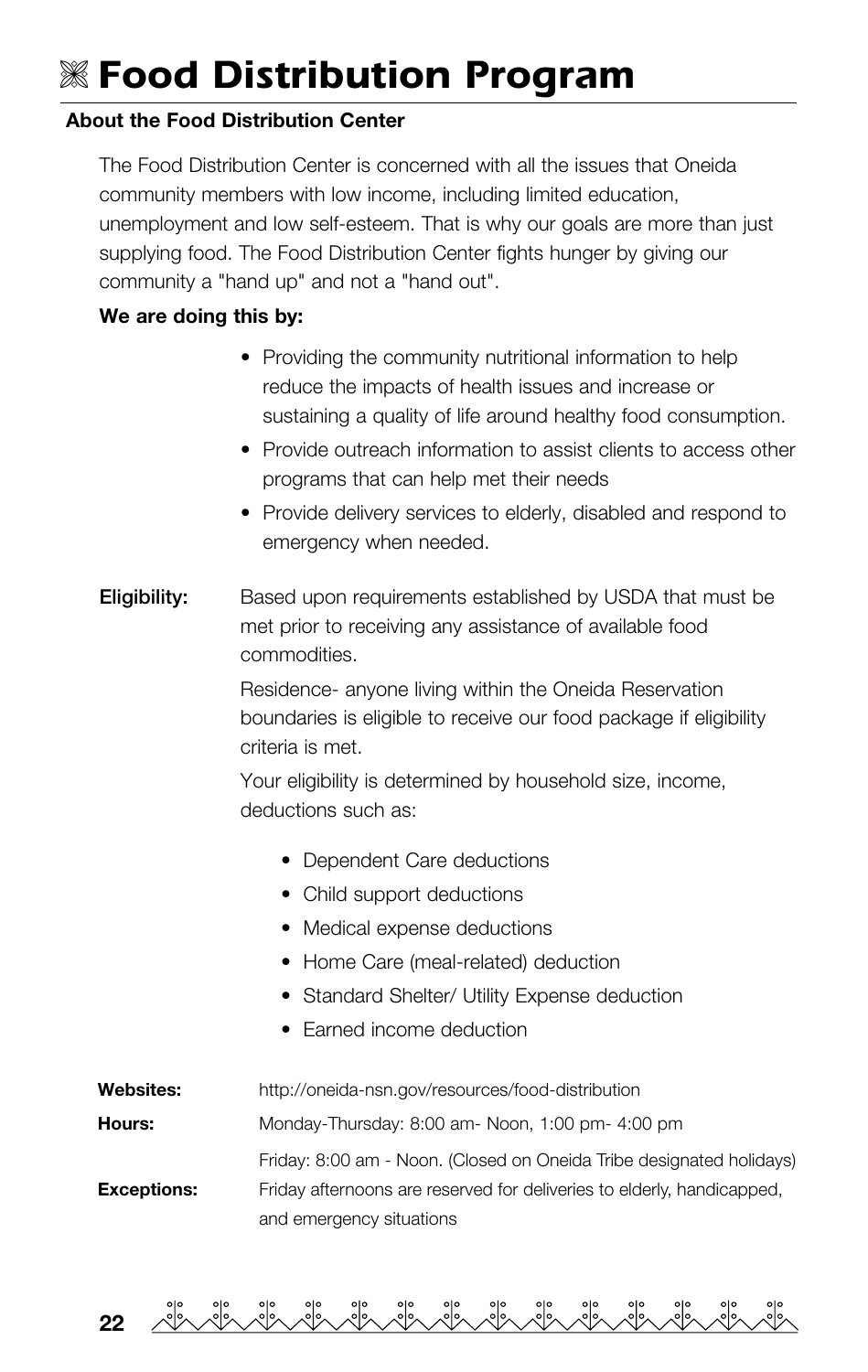

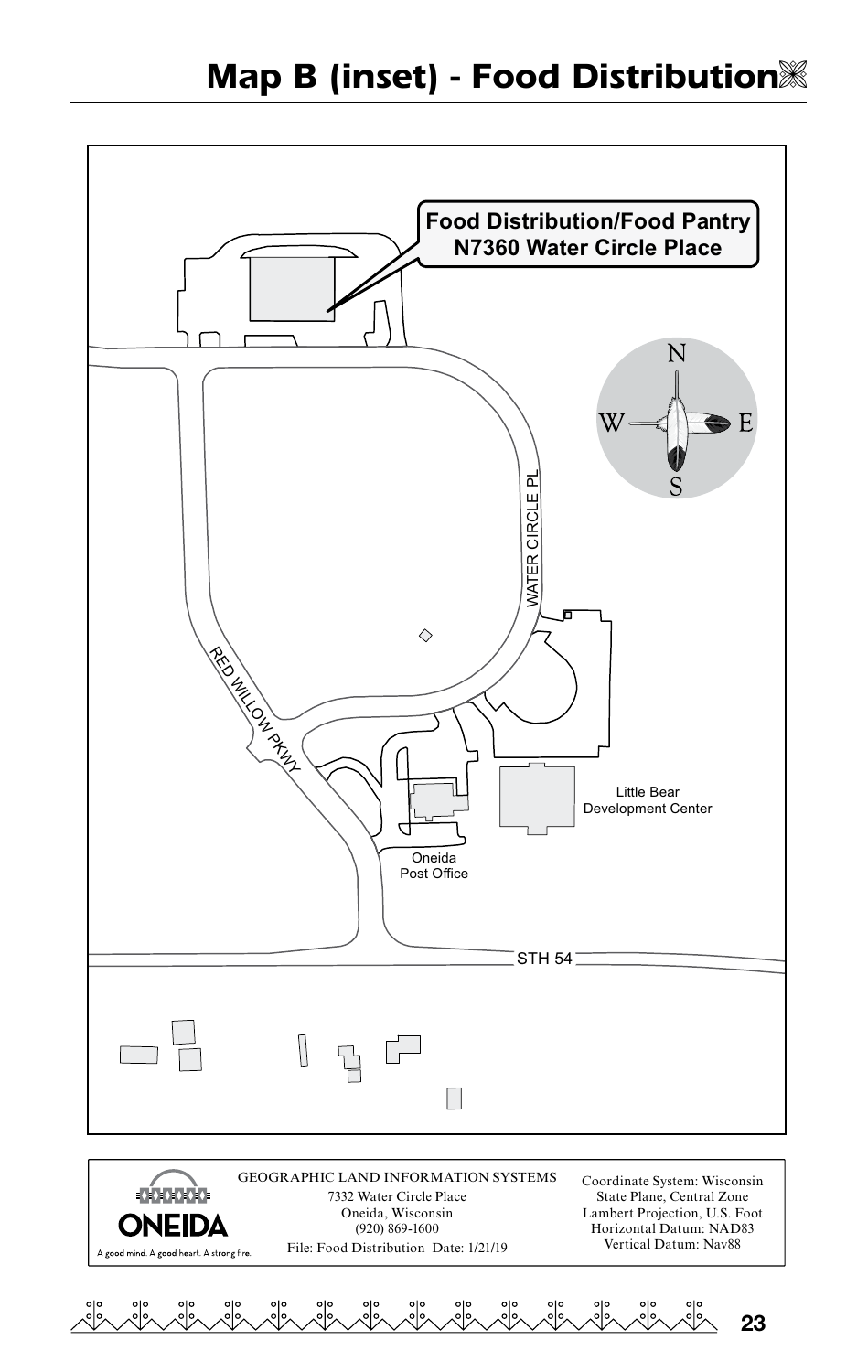## V **Southeastern Oneida Tribal Services (S.E.O.T.S.)**

| 5233 W. Morgan Ave.                                                                                                                                                                                                                                                                                                                                                                             | Office: (414) 329-4101                                                                                                                                                                                                                                  |  |
|-------------------------------------------------------------------------------------------------------------------------------------------------------------------------------------------------------------------------------------------------------------------------------------------------------------------------------------------------------------------------------------------------|---------------------------------------------------------------------------------------------------------------------------------------------------------------------------------------------------------------------------------------------------------|--|
| Milwaukee, WI 53220                                                                                                                                                                                                                                                                                                                                                                             | Fax: (414) 329-4120                                                                                                                                                                                                                                     |  |
| <b>Program Director</b>                                                                                                                                                                                                                                                                                                                                                                         |                                                                                                                                                                                                                                                         |  |
| <b>Community Program Coordinator</b>                                                                                                                                                                                                                                                                                                                                                            |                                                                                                                                                                                                                                                         |  |
| <b>Administrative Assistant</b>                                                                                                                                                                                                                                                                                                                                                                 |                                                                                                                                                                                                                                                         |  |
| Strengthening our culture connection and providing services<br>and programs to enhance the well-being of OnÁyote?a.ka in<br>Southeastern Wisconsin.                                                                                                                                                                                                                                             |                                                                                                                                                                                                                                                         |  |
| Southeastern Oneida Tribal Services was established in 1983 to<br>provide, services to all Tribal members in the six counties of<br>southeastern Wisconsin. Today, approximately 2000 tribal members<br>reside within the six (6) counties that make up southeast Wisconsin:<br>Milwaukee, Kenosha, Racine, Ozaukee, Washington, and Waukesha.<br>For more details please contract with office. |                                                                                                                                                                                                                                                         |  |
| • Prescription medication<br>distribution from OCHC and<br>delivery to SEATS office<br>• Oneida benefits coordination<br>• Notary services<br>• Child support case<br>management<br>• Computer lab/ office equipment<br>available to community use<br>• Polling site for Oneida elections<br>• Oneida retail products<br>• Color guard                                                          | • Community education<br>• Art and craft classes<br>• Language classes<br>• Family outings<br>• Oneida trips<br>• Reading circle book club<br>• Youth programs<br>• Weekly elder activities<br>• Local referral services<br>• Community Building events |  |
| Due to Covid-19 Monday, Thursday, Friday by appointment only<br>Tuesday/ Wednesday 8:00 am- 4:30 pm open for walk-ins                                                                                                                                                                                                                                                                           |                                                                                                                                                                                                                                                         |  |
| Enrolled Oneida Tribal members and families.                                                                                                                                                                                                                                                                                                                                                    |                                                                                                                                                                                                                                                         |  |
| No cost                                                                                                                                                                                                                                                                                                                                                                                         |                                                                                                                                                                                                                                                         |  |
|                                                                                                                                                                                                                                                                                                                                                                                                 |                                                                                                                                                                                                                                                         |  |

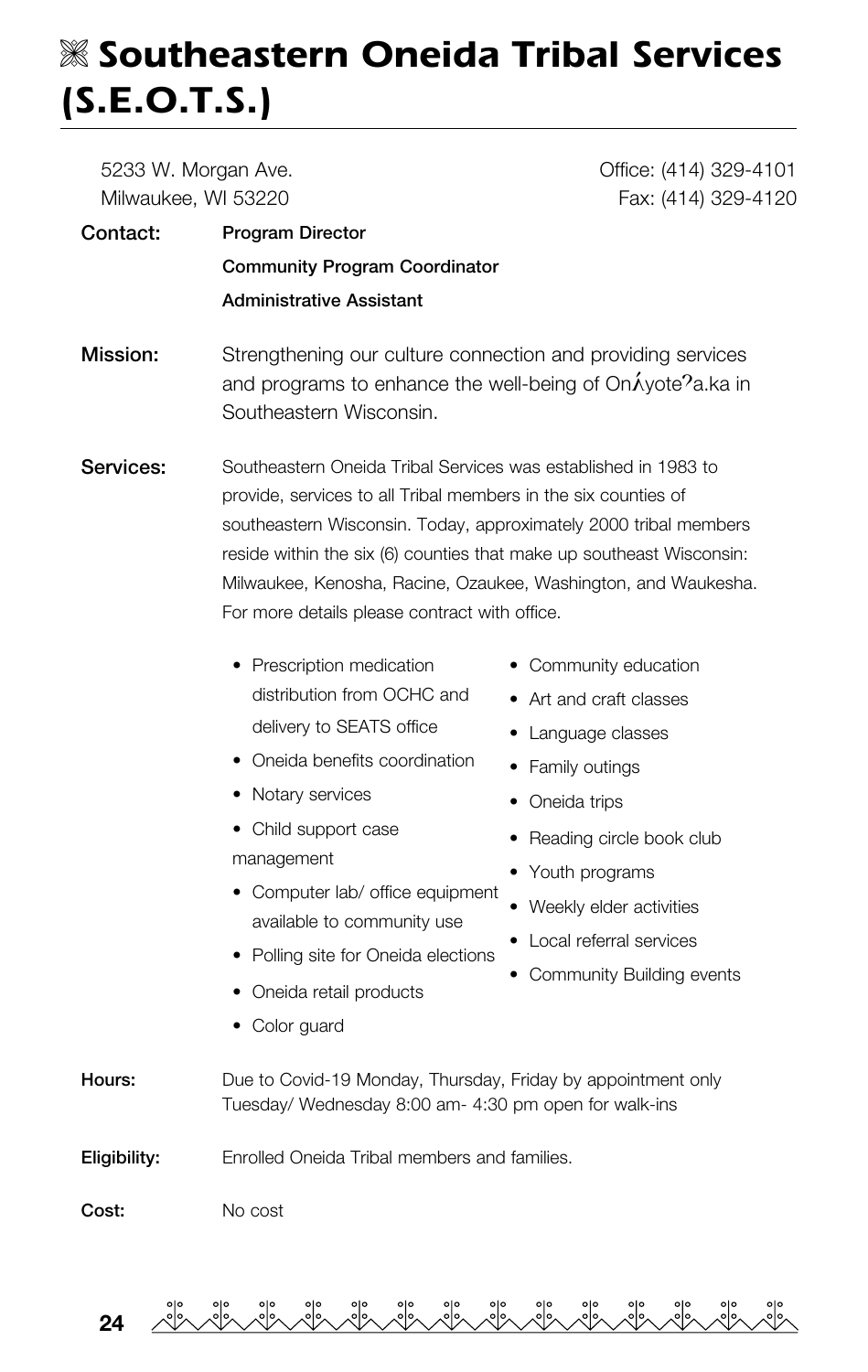## **Map A - SEOTS, Milwaukee, WI**  $\%$





25